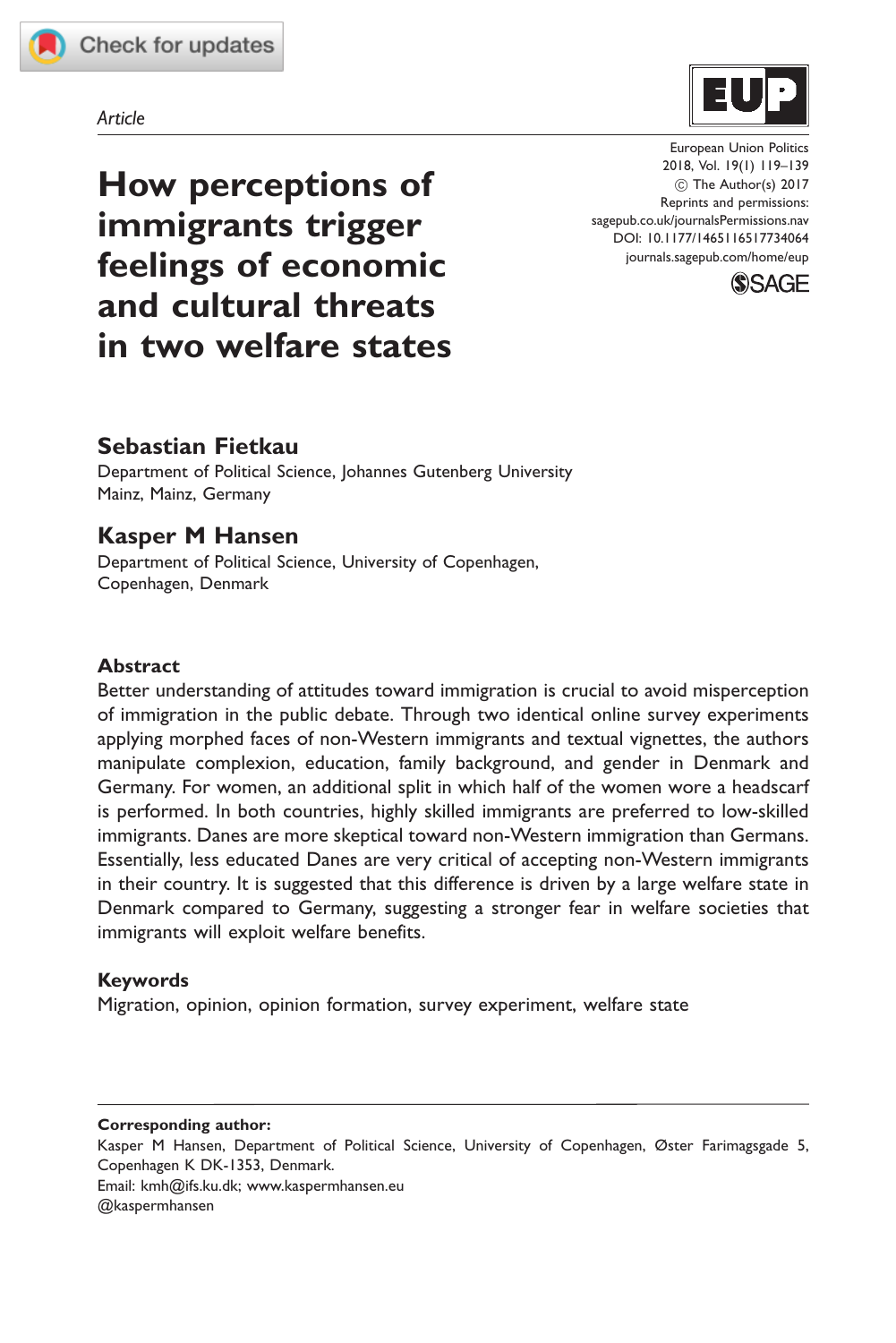Immigration is increasing in developed societies. Former somewhat liberal immigration policies have caused this increase, particularly in Western European countries. In contrast, various societal actors are skeptical of immigration. Freeman (1995) describes this discrepancy as the Opinion-Policy Gap, which posits that restrictive public opinion often opposes the immigration policies of liberal democracies. Therefore, understanding the attitudes of natives toward immigrants is one of the keys in determining and securing societal peace.

Researchers frequently propose two lines of reasoning. The first highlights the economic perspective of immigration, such as whether immigrants can contribute economically to the country and whether they threaten the job security of natives or burden the welfare state (Bevelander and Otterbeck, 2010; Sherif and Sherif, 1953). The other line of reasoning points to the cultural-symbolic threat of immigration: are immigrants perceived as a threat to the nation's religion, ethnicity, identity, and culture (Kinder and Sears, 1981; Sniderman et al., 2004)? We test these two arguments across two different countries to unfold the extent to which they are embedded in a specific country's institutional setup, that is the size of its welfare state. In this case, the design applies a rare example of an identical largescale survey experiment conducted in Germany and Denmark to test the robustness of classical theories and allow a strong country comparison.

Although Germany and Denmark are somewhat alike concerning their characteristics as immigration countries, they differ in public support for parties taking rejectionist stances on immigration. Therefore, we test whether differences exist between Dane's and German's attitudes toward immigrants and whether the respective size of the welfare state in the two countries can help to explain any identified differences.

Bearing in mind the special characteristics of immigration as a sensitive topic that is highly vulnerable to social desirability bias, we use an implicit method a morphing experiment combined with textual vignettes—to avoid social desirability biases (Bailenson et al., 2008; Wallander, 2009).

Our findings suggest that a larger universal welfare state fuels anti-immigrant attitudes, as the threat that immigrants will exploit welfare benefits becomes a critical concern. The least educated respondents are most inclined to express this concern.

### Theory: Economic versus cultural-symbolic explanations

In immigration research, an individual's attitudes toward immigration, immigrants in general, immigrant groups, or individual immigrants often appear as a black box. The social sciences have addressed this issue intensively in recent decades with no final resolution. Most results indicate, however, that economic explanations or self-interest, on the one hand, and noneconomic explanations or questions of identity, on the other hand, play a crucial role to varying degrees.

For economic explanations, realistic group conflict theory establishes the framework. Based on the findings by Sherif (1966) and Sherif and Sherif (1953),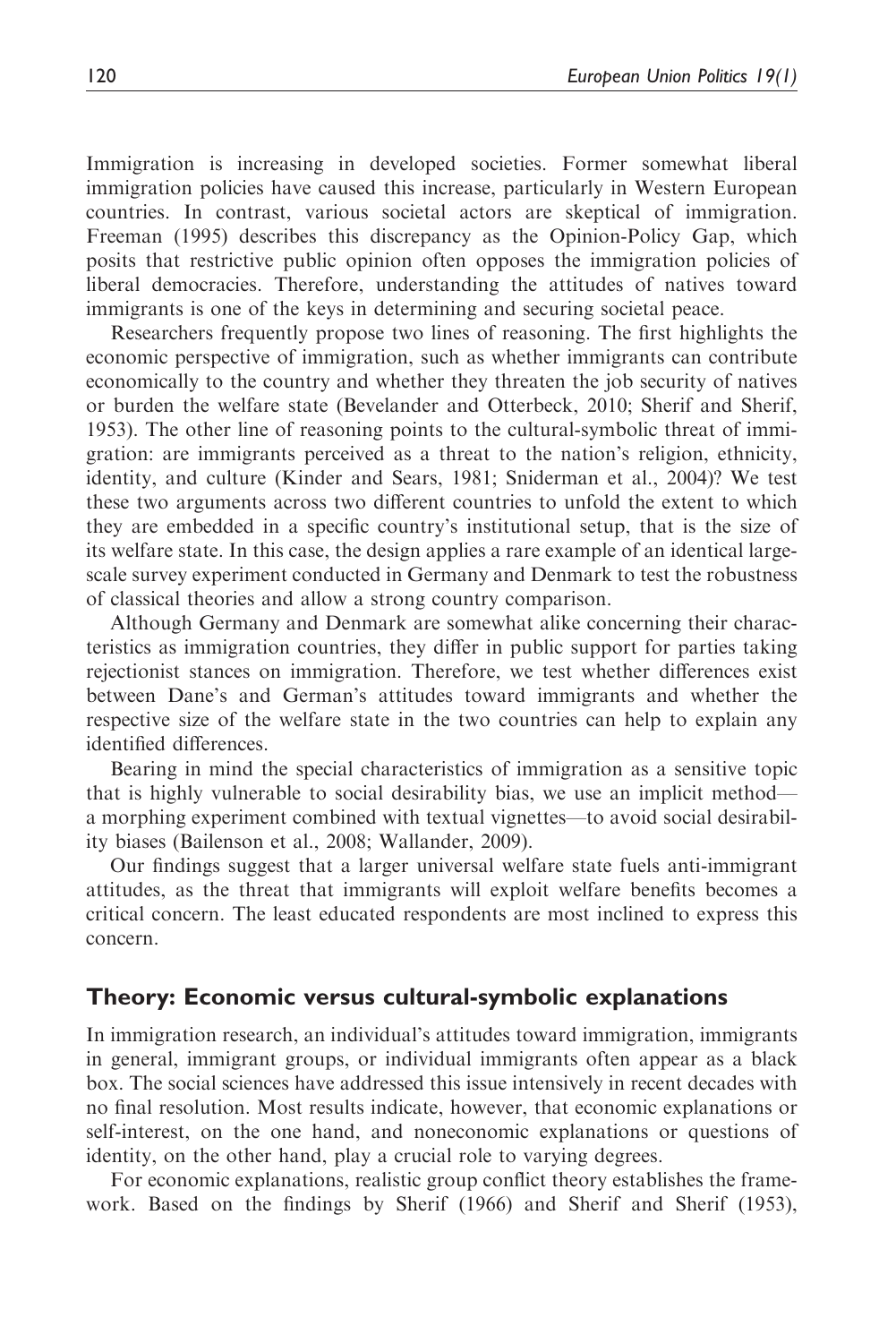the theory explains the interactions of groups along economic, political, and social interests. Conflicts about rare goods lead to negative out-group attitudes toward newcomers, and long-term competition causes stereotyping and prejudice among citizens. Economic issues concern the conflict between personal economic and financial status, job opportunities, additional tax burdens, macroeconomic development, or political power (Bevelander and Otterbeck, 2010; Ceobanu and Escandell, 2010; Chandler and Tsai, 2001; Fetzer, 2000; Hopkins, 2010; Larsen et al., 2009; Wilkes et al., 2008). On the individual level, in the US context, Scheve and Slaughter (2001) demonstrate that less qualified workers show somewhat negative attitudes toward immigrants if they fear competing with them for the same workplaces. Hainmueller and Hiscox (2007) present comparable results with data from the European Social Survey. Among these researchers, many rely on education as a predictor, arguing that lower education leads to stronger negative attitudes toward immigrants (e.g. Chandler and Tsai, 2001), whereas more highly educated respondents give a more positive evaluation of immigrants (e.g. Mayda, 2006). On a macro level, a country's poor economic performance provokes negative opinions of newcomers (Citrin et al., 1997; Quillian, 1995). Again, Sniderman et al. (2004) state that both the macro- and microeconomic level contribute equally to opinion formation.

Ceobanu and Escandell (2010: 323) argue in favor of another branch of theory: 'Although economic explanations are featured rather prominently in the literature, cultural-symbolic factors such as identities and ideologies are more consequential motivations'. They base their approach on the symbolic politics literature of Kinder and Sears (1981) and the theory of social identity by Tajfel (1982). The individual assignment to in-groups 'increases perceptions of group differences and causes in-group members to favor their group with higher rewards while penalizing out-groups' (Chandler and Tsai, 2001: 179). Their approach relies on group categorization and a need for positive differentiation vis-a`-vis minorities as the main explanatory mechanisms. Possible conflicts emerge primarily along cultural, ethnic, and religious differences (Citrin et al., 1997; Harell et al., 2012; Larsen et al., 2009). Sniderman et al. (2004: 36) highlight three factors that conditionally strengthen attitudes toward immigrants: first, how easily immigrants can be distinguished in everyday life; second, the salience of immigration topics in public; and third, the extent to which the migrant group is perceived as a group that is clearly distinguishable from the native and other migrant groups. Dustmann and Preston (2007) explain anti-immigrant attitudes in the UK through racial and cultural prejudice, though only for populations that are ethnically different. Researchers frequently investigate Muslim immigrants in Western societies with regard to religious differences combined with cultural proximity. Although Creighton and Jamal (2012) are unable to show that opposition to Muslim immigrants is stronger than opposition to Christians, they find that expressed rejection of Muslims is more open.

Different objects of investigation may cause the broad range in theoretical and empirical results. First, researchers must differentiate between attitudes toward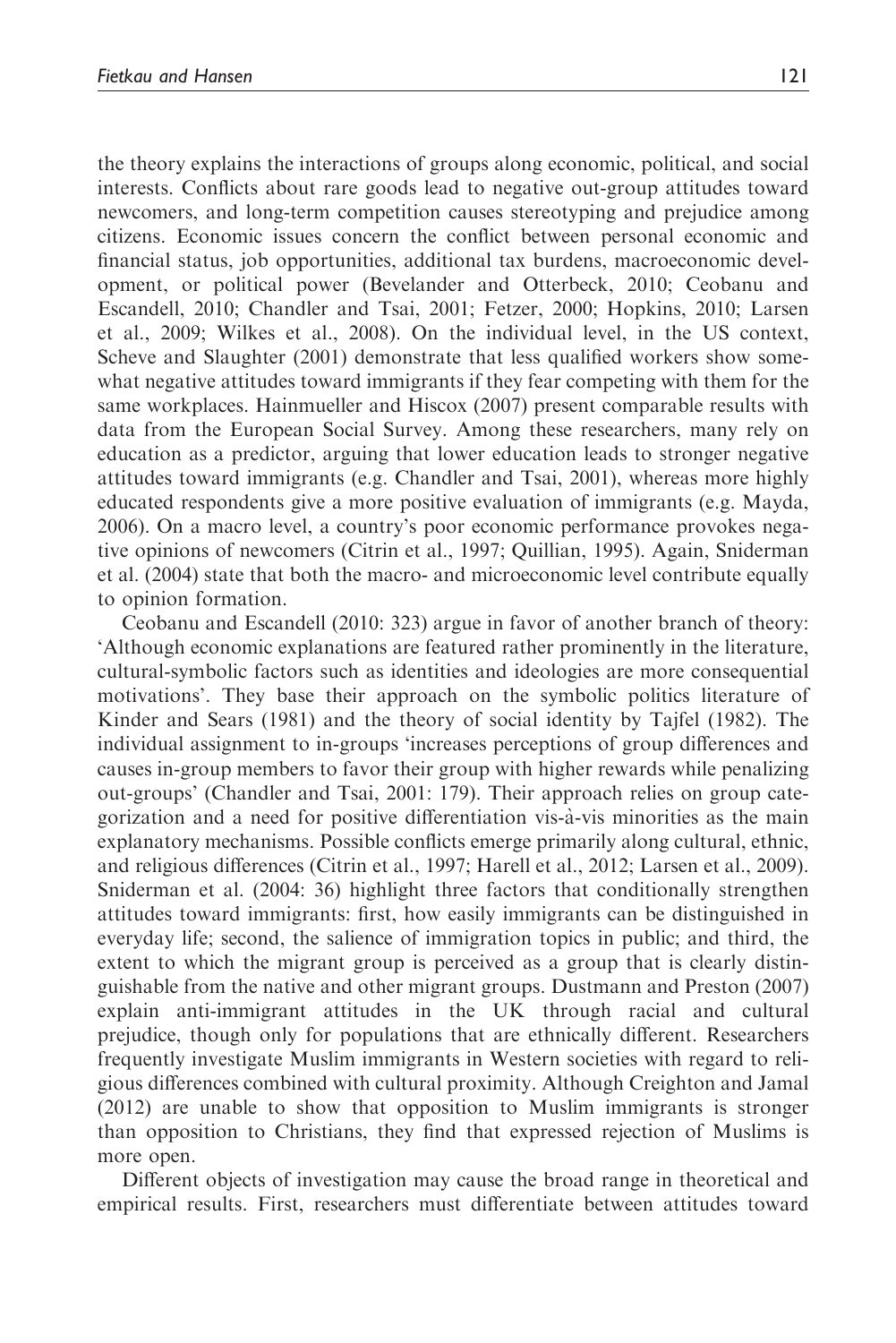immigrants and attitudes toward the phenomenon of immigration. As Ceobanu and Escandell (2010: 313) underline, this is particularly crucial for the validity and quality of results. 'The two forms of attitudes may be intermingling in rather complex ways... or, alternatively a connection between the two may be absent' (Ceobanu and Escandell, 2010: 313). Political elites and the media often have used the phenomenon of immigration in contexts of abstract economic issues such as shortages of skills or global mobility. Some people link immigrants to ideas of distinguishable foreigners who come to live and work in another country. Additionally, the term 'immigrants' requires a more precise differentiation. One may identify larger or smaller subsets here: individual immigrants; groups of immigrants differing in ethnic, national, religious, or other features; and all immigrant groups en bloc. Research often focuses on immigrants as an abstract term that does not consider the diversity of an immigrant population from different countries. Whereas analytical models of stereotypes and prejudices focus mostly on migrant groups, personal contact with individuals can alter evaluation standards (Iyengar et al., 2013: 644).

Combining the theoretical background of economic and noneconomic explanations with methodological considerations of a more precise definition of the evaluation object, Aalberg et al. (2012) and Harrell et al. (2012) are some of the first to bring these aspects together. A survey featuring online experiments that manipulate specific biographical and visual attributes examines Norwegians' evaluation of an individual migrant. Following their results, 'The effects of cultural threat are clearly secondary to economic considerations' (Aalberg et al., 2012: 107). Further, male respondents are more likely to reject immigrants with a darker skin color than female respondents. Of distinct importance is the author's conclusion that although Norwegians generally adopt a somewhat negative position toward open migration, they are still willing to admit individual immigrants (Aalberg et al., 2012: 111). Caused by a so-called person-positivity bias, the opinion of clearly identifiable faces and life stories is much more affirmative. For the German context, Fietkau and Faas (2013) conduct a similar vignette experiment including facial morphing. Although they do not find negative effects for skin color, they do observe a negative influence of Muslim headscarves. Similarly, Helbling and Kriesi (2014) show that Swiss respondents react differently to low-skilled immigrants, depending on the interviewee's income, education, and region of origin. Turper et al. (2015) conclude that Americans and Dutch citizens alike prefer highly skilled immigrants over their unskilled counterparts.

### Political contexts of immigration in Denmark and Germany

In recent decades, both Denmark and Germany have become two of the most popular immigration countries. For Germany, the first greater wave of immigration started in 1955, when the economy suffered from a shortage of labor and several bilateral agreements were signed for recruiting so-called *Gastarbeiter*.<sup>1</sup> Denmark had its first *gæstearbejdere* in the late 1960s, mainly from Turkey, Iraq,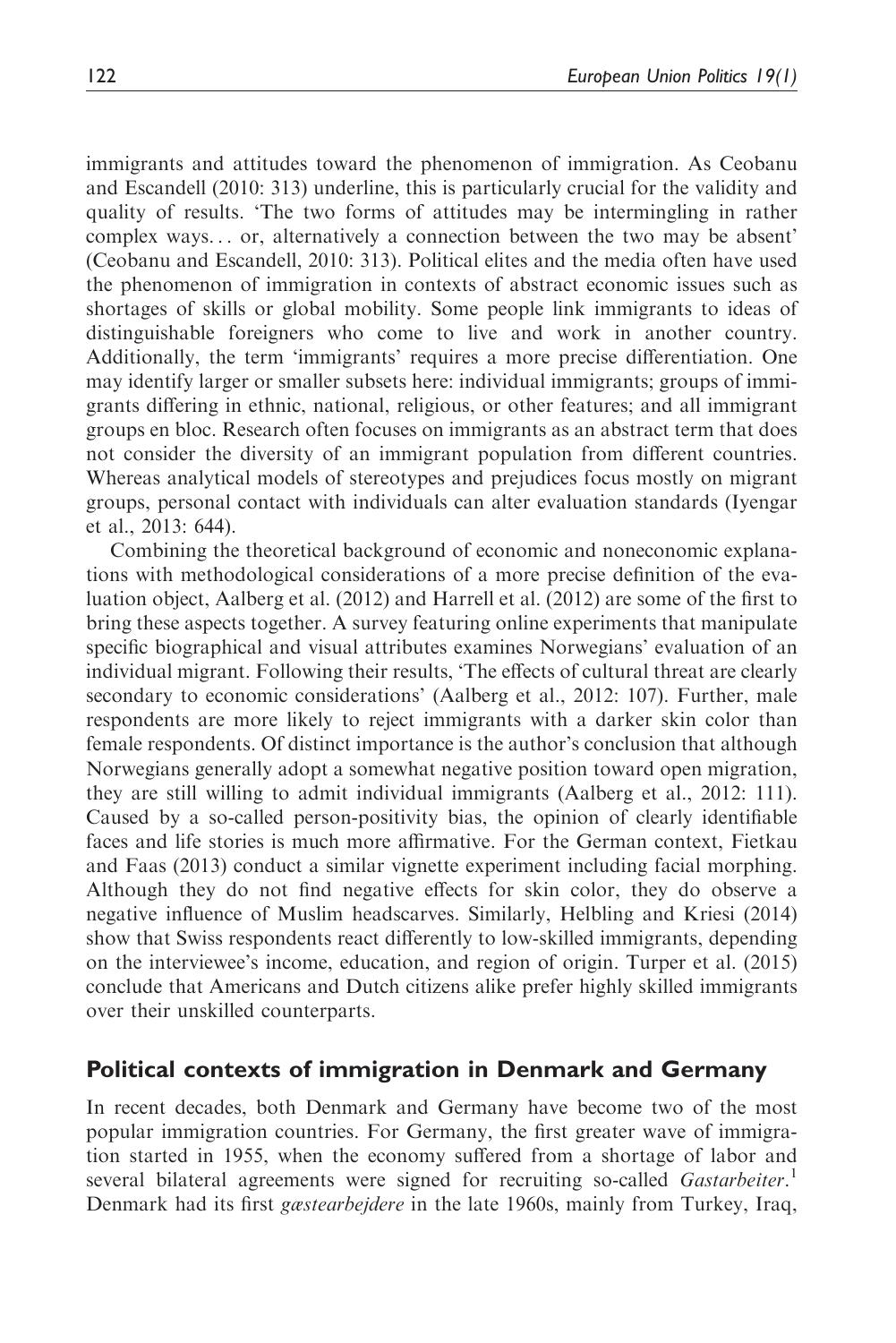and the former Yugoslavia. Although both countries imposed a freeze on immigration during the economic recession in the 1970s, they continued to receive a large number of immigrants due to family reunification, refugees, and further economic migration. In 2015, 8.7% of the German population were immigrants from non-Western countries, compared to Denmark with 5.6% of the population. Germany had relatively many non-Western immigrants, but, for example, Spain had 9.5%, and Sweden had 11.0%, with the European average being 7.4% (United Nations, 2015). In sum, both countries share not only a similar experience in immigration developments but also similar challenges to their immigration and integration policies.

Although sharing comparable immigration experiences, Danes and Germans show substantial differences in supporting parties with immigrant-critical positions as their main issue. In the 2015 parliamentary elections, the Dansk Folkeparti (DF, Danish People's Party) received 21.1% of the votes, an increase of 8.8 points compared to the previous election. The DF has since supported the liberal minority government led by Lars Løkke Rasmussen, notably shaping the country's immigration laws. For Germany, no right-wing party has entered the Bundestag to date due to a  $5\%$  electoral threshold. In the 2013 federal election, the *Alternative fur* Deutschland (AfD, Alternative for Germany) won only 4.7% of the votes. After several electoral successes in recent regional and local elections, the AfD has gained strength; however, it is far behind the results of the DF in Denmark. Since 2001, Danes have viewed immigration as a central concern. For Germans, the issue has risen rapidly to become the most important topic due to its high salience in media and politics from 2011 onward; see Online appendix for how issue saliency has evolved over time.

The case selection for a comparative study of attitudes toward migrants between Denmark and Germany is, on the one hand, due to their geographical proximity, both countries are closely linked culturally and, as EU members, on a similar economic level. Moreover, and especially important here, their migration histories have followed similar paths since the mid-20th century. Additionally, at present, the proportions of migrants are at similar levels, being above the European mean for classification as immigration countries. On the other hand, although in Germany right-wing parties do approach the threshold of 5% in federal elections, the DF—having immigration as one of its main topics—has consistently polled more than 10% in elections to the *Folketinget* in the last decade and received 21.1% of the votes in the 2015 election. Thus, we expect to find these differences between the two countries on the macro level as well as on the individual level.

## Hypotheses: Four theses

Bearing in mind the theoretical and contextual background, we develop four theses outlining the theoretical expectations. First, we focus on economic explanations. Aalberg et al. (2012) summarize that job skills—as signaled by the migrants' occupation and education—are the most important factors. Natives have an interest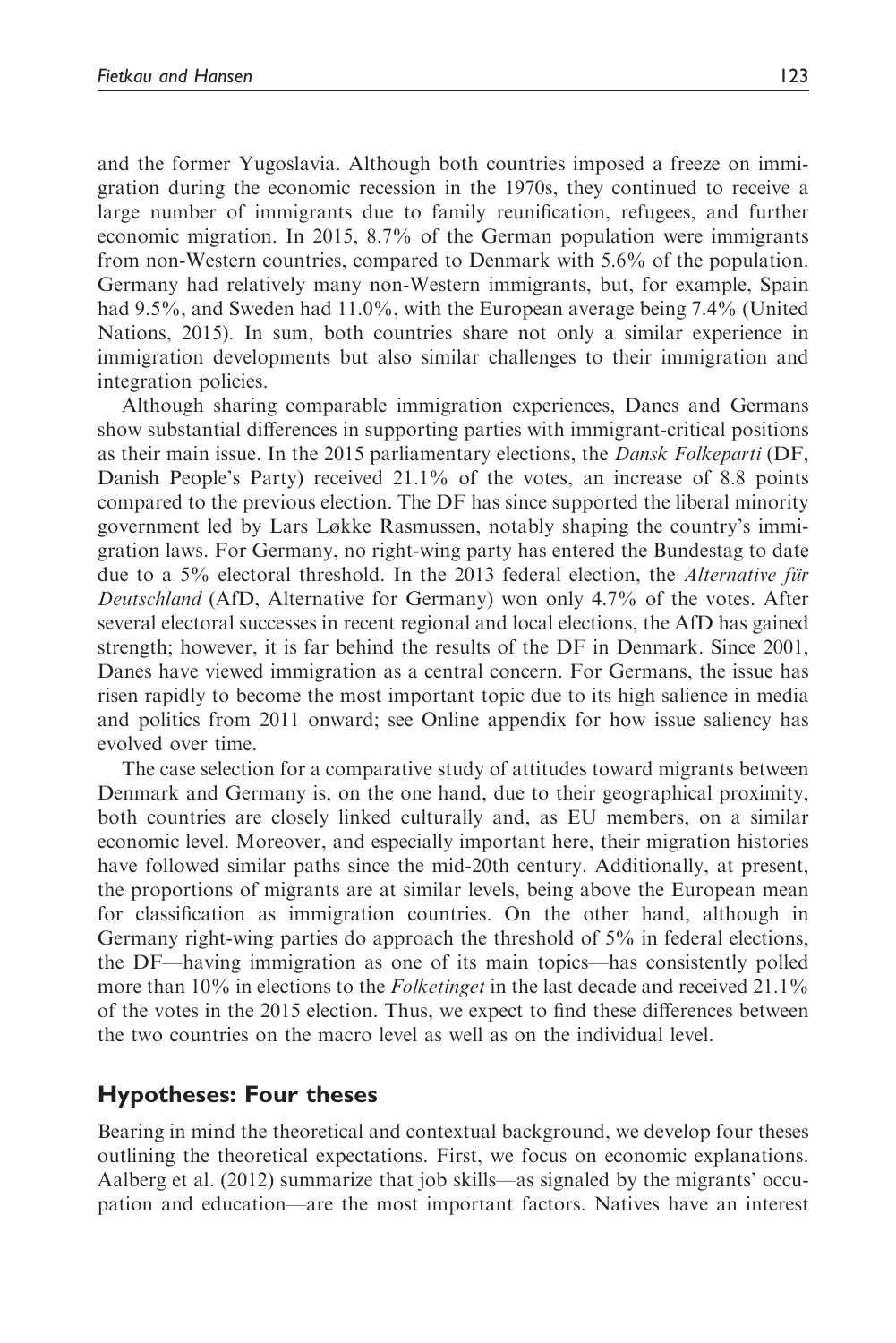in attracting well-educated and highly skilled labor forces to strengthen their country's economy (Hainmueller and Hiscox, 2010). Also, respondents may fear that low-skilled migrants will exploit their country's welfare state (Facchini and Mayda, 2009; Hanson et al., 2005; Helbling and Kriesi, 2014; Hjorth, 2016). Various contributions in political economy have consistently tested and confirmed this argument (Borjas, 1999; Freeman, 1986; Nannestad, 2007).

At this point, the country comparison between Denmark and Germany leads to different expectations. Esping-Andersen (1990) classifies both states in different welfare models. Denmark belongs to the group of the Nordic social democratic type, promoting equality of citizens with high redistributive and universal benefits. Germany is part of the conservative-corporatist group in Europe, with a moderate level of welfare support. Regarding the size of the welfare state, measured as the total government expenditure per capita, Denmark spent \$23,237 per capita in 2010, whereas Germany spent only \$17,919 (Bengtsson et al., 2014: 14). While Germany was proceeding with further major reforms in the social system and labor market (*Agenda 2010*), relative economic decline and individualization have affected the citizens' support for social democratic welfare states. 'The pressures have... been more specific and focused on the redrawing of the community of legitimate receivers of welfare state benefits to place 'unwanted' migrants in the more marginal position' (Geddes, 2003: 160). The authors highlight that this has been most noticeable in Denmark.

H1a: Highly skilled immigrants are preferred over low-skilled immigrants. This effect will be stronger for Danes.

The next step also includes the respondent's educational background. Classical labor competition theory—the low-skilled (highly skilled) prefer the highly skilled (low-skilled)—mostly reaches somewhat mixed results (Dancygier and Donnelly, 2013; Helbling and Kriesi, 2014; Mayda, 2006; Scheve and Slaughter, 2001). We combine this labor competition approach with another branch of theory: electoral research that argues in favor of sociotropic behavior (Kinder and Kiewiet, 1981). Voters tend to care less about personal utility than social utility. For our study, this would mean that respondents view the positive influence of immigrants on the macroeconomy as being more valuable than the negative effects on their job situation. Also, we suggest that the socialization of higher education, which promotes tolerance and cosmopolitanism (Bennett et al., 1979; Bourdieu, 1984), brings about more positive attitude toward immigrants with visual distinguishing features. Due to the complexity of the relationship between immigration and the economy, in addition to a bias toward populism and simplification in politics and the media, this tendency will be stronger for highly educated respondents. That is, highly educated respondents will follow the sociotropic behavior and be positive to the highly skilled immigrant, even though the classic labor competition theory would suggest that they would be more positive toward the low-skilled immigrants. As such, the sociotropic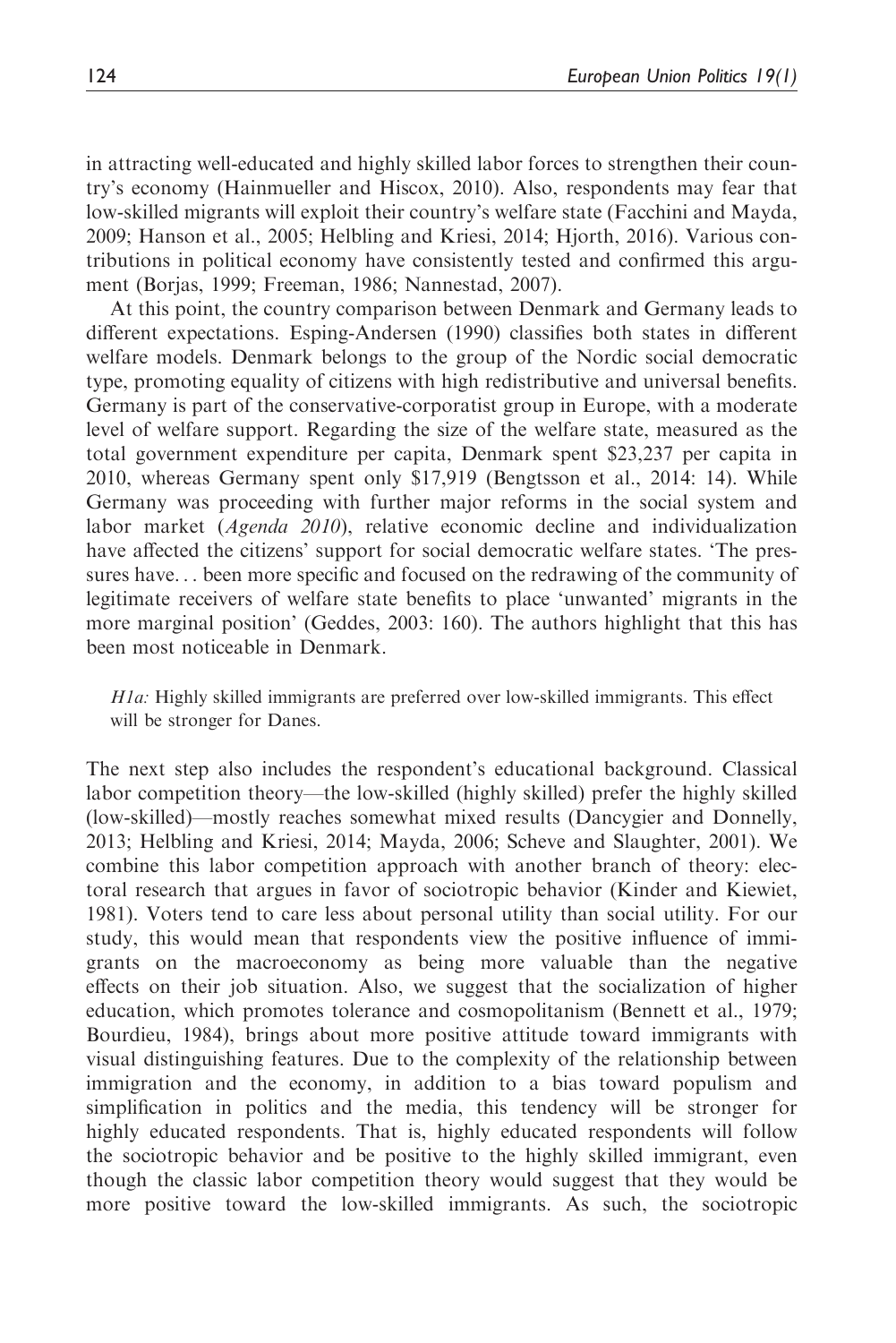argument dominates the labor competition argument, but only among the highly skilled respondents.

H1b: Highly educated respondents prefer highly skilled immigrants to low-skilled immigrants. For low-educated respondents, the immigrant's skill level will have a smaller effect.

Second, following noneconomic arguments, a person who stands out from the main population will be more negatively evaluated. As Sniderman et al. (2004) observes, this effect becomes stronger when salience of certain topics is greater. Because of 9/11 and more recent terrorist attacks, and because Muslims are conspicuous owing to their appearance, Europeans may harbor more negative attitudes toward them as the largest non-Western immigrant group. Furthermore, the authors prove that how a migrant is distinguished in everyday life affects the attitude of native citizens toward them. A headscarf, as worn by some Muslim women, can be a clear recognition feature. Also, public debates over the banning of headscarves have been a source of constant debate among politicians, the public, and in the media since the 1990s. The attribution to a certain ethnic group by a person's skin color can be determining as well. Aalberg et al. (2012) find evidence in Norway for a greater rejection if immigrants show Afrocentric features, mainly darker skin color and hair.

Again, differences between Denmark and Germany will be expected, with the latter having stronger negative attitudes toward migrants with visually distinguishing features—foremost toward Muslims with headscarves. First, 'the way the state deals with religious matters affects the way (new) religious groups are accommodated and treated' (Helbling, 2014: 245). Studies show that the more a country separates church and state, the more negative attitudes exist (Dolezal et al., 2010; Grim and Finke, 2006). Danes, who have a fully established Folkekirken (People's Church), should be less negative toward new religions than Germans, who have two partially established churches, simply because Danes should feel less challenged by a small religious minority because the Christian majority is protected, funded, and upheld by the state church. Second, the welfare state's classification by Esping-Andersen (1990) has more far-reaching consequences than monetary benefits. That the universal social democratic welfare state promotes 'an equality of the highest standards' (Esping-Andersen, 1990: 168) should result in more tolerance among Danes toward migrants when compared to a more insurance-based system such as that of Germany—even when immigrants are visually distinguishable. Third, the public debate over banning headscarves has resulted in a somewhat moderate level of regulation in both countries, though with different impacts on people's everyday lives. Berghahn and Rostock (2009: 468) argue that although in Germany the ban is somewhat limited, it has a much greater symbolic prohibiting effect in society. In contrast, Hadj-Abdou et al. (2011) find that in Denmark accommodative policies and liberal practices have remained despite populist contentions. This is not at least due to the 'strong notion of individual rights,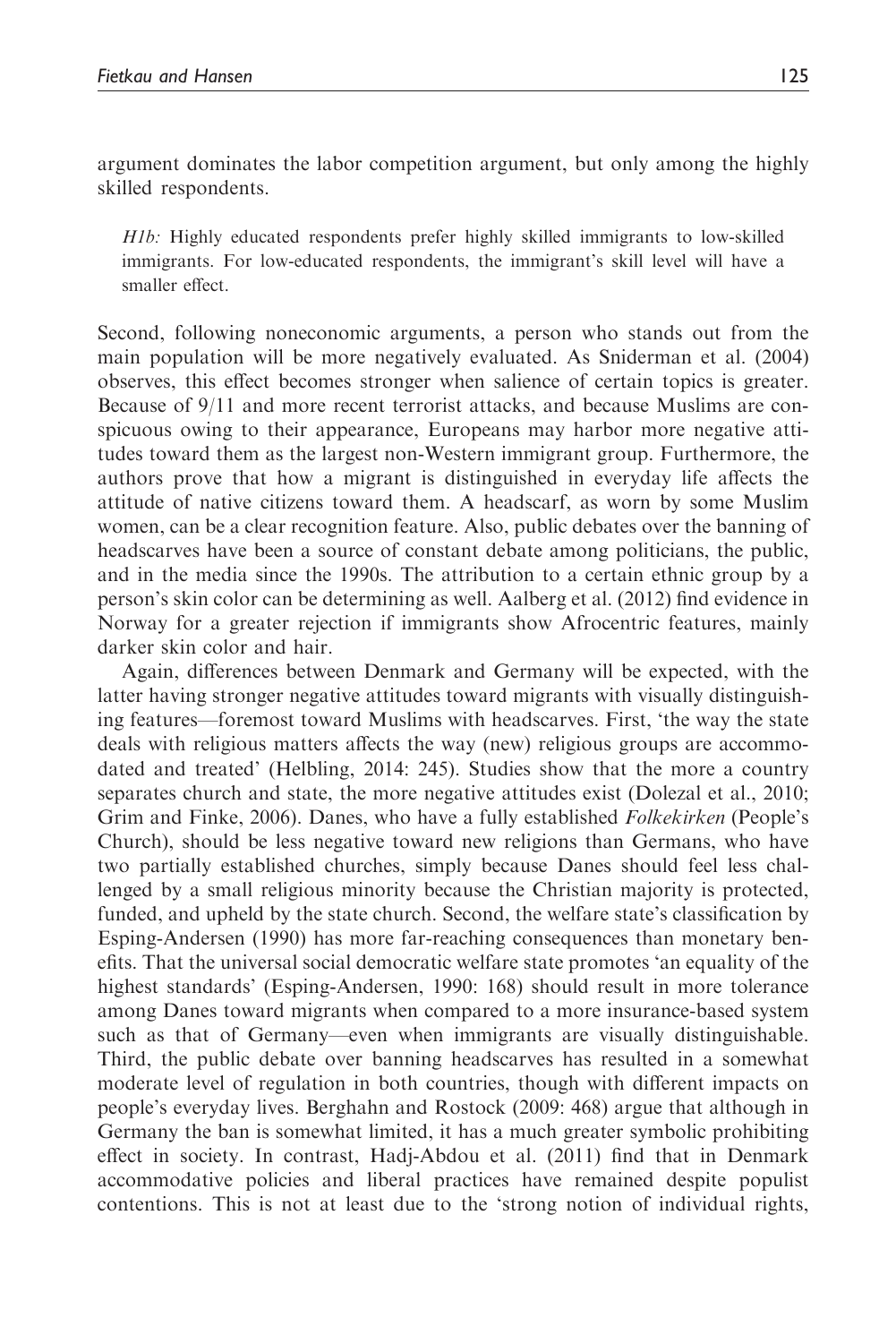which is deeply ingrained in Danish democracy and political culture' (Hadj-Abdou et al., 2011: 142).

H2a: Immigrants without visually distinguishing features such as skin color or a headscarf are preferred over immigrants with visually distinguishing features. This effect will be stronger for Germans.

Regarding H1b, we assume sociotropic behavior also for noneconomic arguments. Although the respondents may have personal apprehensions or reservations against migrants with visually distinguishing features, they will tolerate this if the migrant is highly skilled and possibly contributing to the national economy. Given the noted complex macroeconomic consideration about the profits and losses of migration combined with a tendency for populism and simplification, we expect to observe this effect primarily for highly educated respondents.

H2b: Highly educated respondents prefer highly skilled immigrants with visually distinguishing features to low-skilled immigrants with visually distinguishing features. For low-educated respondents, the immigrant's skill level will have a smaller effect.

## Operationalization and method: Comparative morphing survey experiment

The measurement of attitudes toward immigrants confronts two central obstacles: First, from a methodological perspective, attitudes toward sensitive issues such as immigrants and immigration are highly vulnerable to social desirability bias. Respondents tend not to express their true opinion but, rather, a view that they think is expected by most of society and what is expected to be the norms of society. Second, these opinions are somewhat unstable and often short-term reactions to the agenda setting of the media or politics (see the Online appendix for issue saliency). To confront these two methodological points, we apply a large-scale representative online survey to measure attitudes toward immigrants in both countries. Embedded in this survey, we include a morphing experiment with visual manipulation and textual vignette elements. This innovative method goes beyond direct and explicit poll questions and accommodates the specific characteristics of attitude research (Bailenson et al., 2008; Martens et al., 2010). Sensitive topics such as immigration stand in a state of tension between stereotypes, prejudice, and political correctness. Self-reported replies to a large extent are confronted with a response bias caused by social desirability (Berinsky, 2004; Kam, 2007; Kuklinski et al., 1997; Stocké, 2004). Not only does the morphing experiment provide more valid and additional information than established methods, but the results are also generally superior regarding precision and forecast reliability for the actual behavior of respondents (Maddox and Gray, 2002; Ronquillo et al., 2007).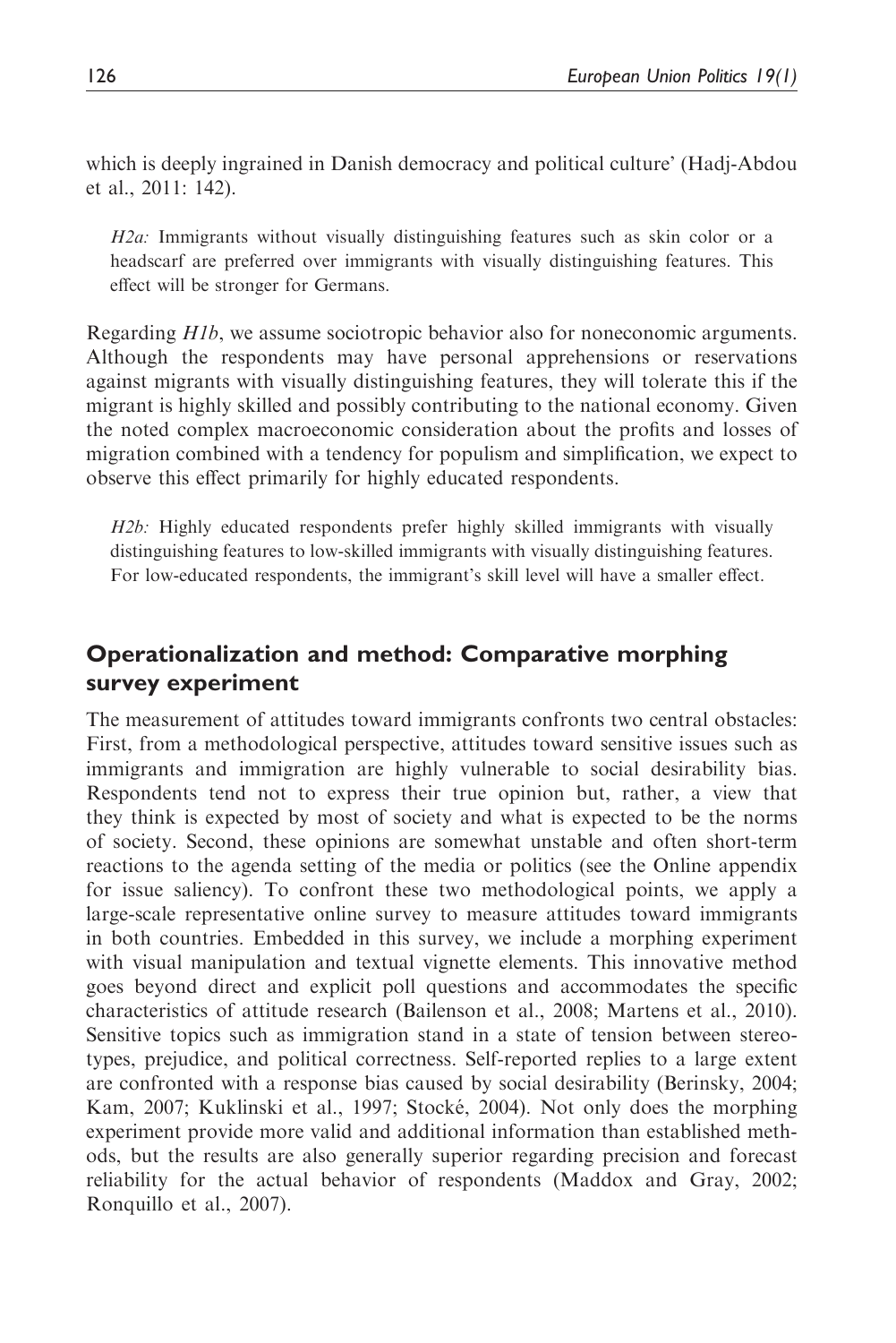The data for this article stem from two studies, one at the Department of Political Science at the University of Copenhagen, Denmark, and the other at the Mannheim Center for European Social Research at the University of Mannheim, Germany. They were collected in August 2012 and January 2013, respectively. YouGov conducted the field work in both countries. The samples in both countries were quota sampled in YouGov's very large online panels to secure representativeness regarding background characteristics (e.g. gender, region, age, and latest vote choice).

Toward the middle of the study, after replying to several classic survey items, each respondent was assigned two different fictional immigrants. These immigrants are presented with a face picture and some biographical information, differing in name, gender, country of origin, education, former occupations, and family status. In some cases, the skin color was morphed somewhat brighter, in other cases, somewhat darker. Whereas the first migrant was randomly assigned, the second biography always maintained the same gender, skin color, education, and family status as the first but never the same country of origin. After studying the first immigrant's details, the respondent was asked whether the displayed person should obtain a work permit and, later, whether the person should be granted the country's citizenship. The procedure was then repeated with the second immigrant.<sup>2</sup> For this study, only immigrants coming from Kuwait were included because this country of origin was the only country that was part of both surveys. Kuwait was chosen not to bear a connotation of the specific refugee groups and present conflicts in other Middle Eastern countries. That is, the experiment presented here does not vary the nationality of the migrant because the person comes from Kuwait in all treatments. This means that we have a total of 24 treatments. This is based on six pictures (in which gender, scarf, and skin complexion are manipulated) and two different text elements in which the migrant either brings his or her family (husband/wife and three children) or not (not married and no children) and two different text elements highlighting either being highly skilled or low-skilled (engineer/programmer versus landscaping/construction), that is  $6 \times 2 \times 2 = 24$ treatments. Figure 1 shows the manipulated example immigrants included in the experiment. The sample size amounts to approximately 2700 for Denmark and 1800 for Germany.

All independent variables for the analysis taken from the project's dataset were coded as binary. As the dependent variable, we created an index for attitudes toward immigrants ranging from 0 to 1 from the two questions following the picture of the immigrant regarding whether the immigrant should have a work permit and citizenship.<sup>3</sup> The independent variables follow the logic of the hypotheses. The status of the immigrant  $(H1a)$  was operationalized as high if she or he had a university degree and respective work experience or as low if no university degree was obtained. The variables concerning the natives were taken from the demographic information provided by the respondents; among others, whether they have obtained a university degree (H1b and H2b). Skin color was one of the manipulations for visually distinguishing features  $(H2a)$ . The person's face could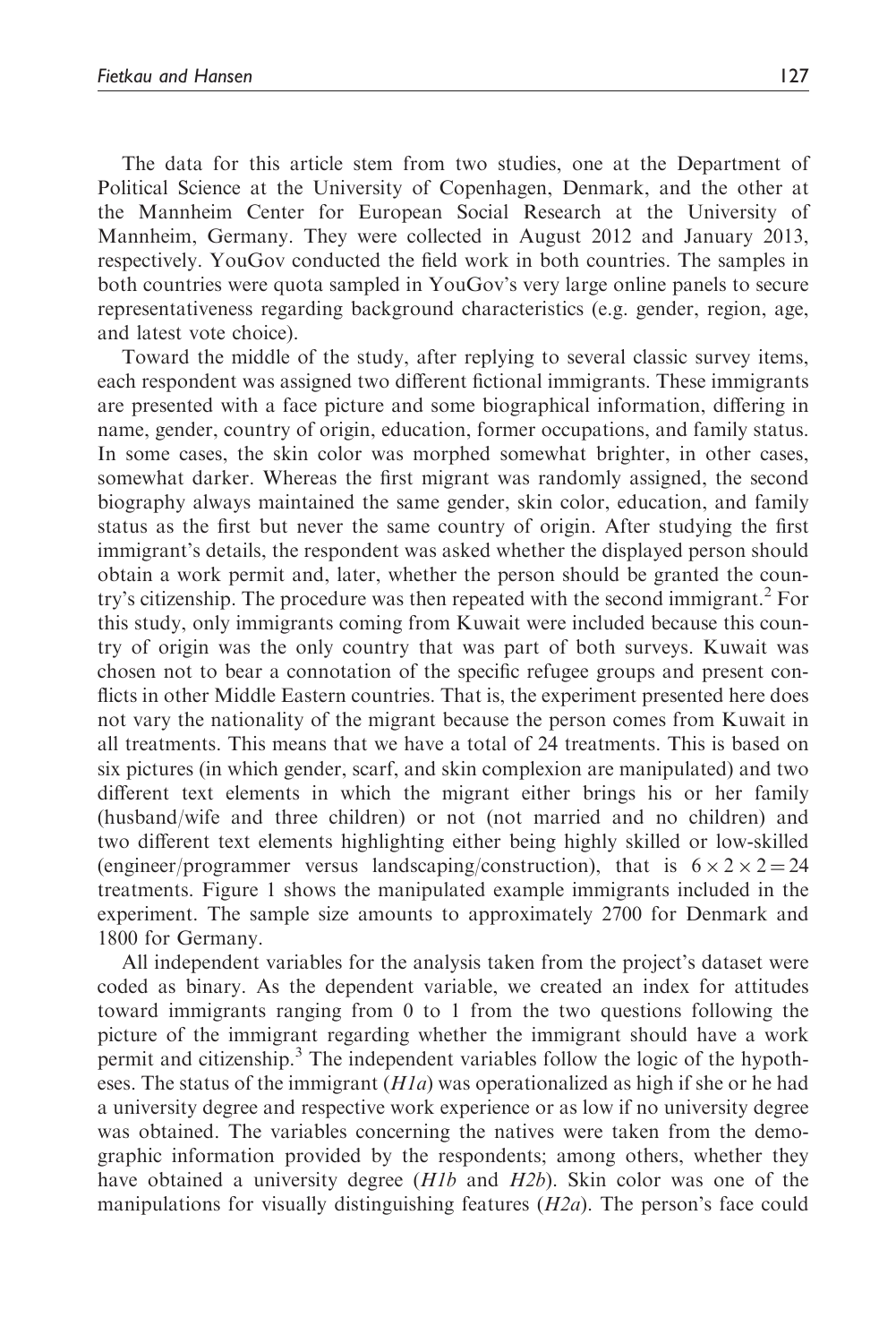

Figure 1. Male and female Kuwaiti migrant with skin color and headscarf manipulation.

be morphed to be either more Afrocentric or more Eurocentric. For the subset of female immigrants, headscarves were introduced as another visually distinguishing feature  $(H2a)$ . As control variables, the immigrant's gender and family status were included in addition to the respondent's gender, age, nationality, and general attitudes toward immigrants, as taken from another survey item. Prior experiments have shown that respondents tend to give a better evaluation to the first person shown (Aalberg et al., 2012; Fietkau and Faas, 2013). Therefore, a dummy considered whether the immigrant appeared first in the survey. The Online appendix provides an overview of the variables and descriptive statistics. We rely on OLS regression models. We analyze the Danish and German samples both separately and combined, and derive predicted probabilities for the respective hypothesis.

# Analysis and results: Differences across Denmark and Germany

We start by simply comparing the attitudes toward immigrants across the two countries (Figure 2). Concerning whether their country receives too many immigrants, whether immigrants have a favorable effect on the country, and whether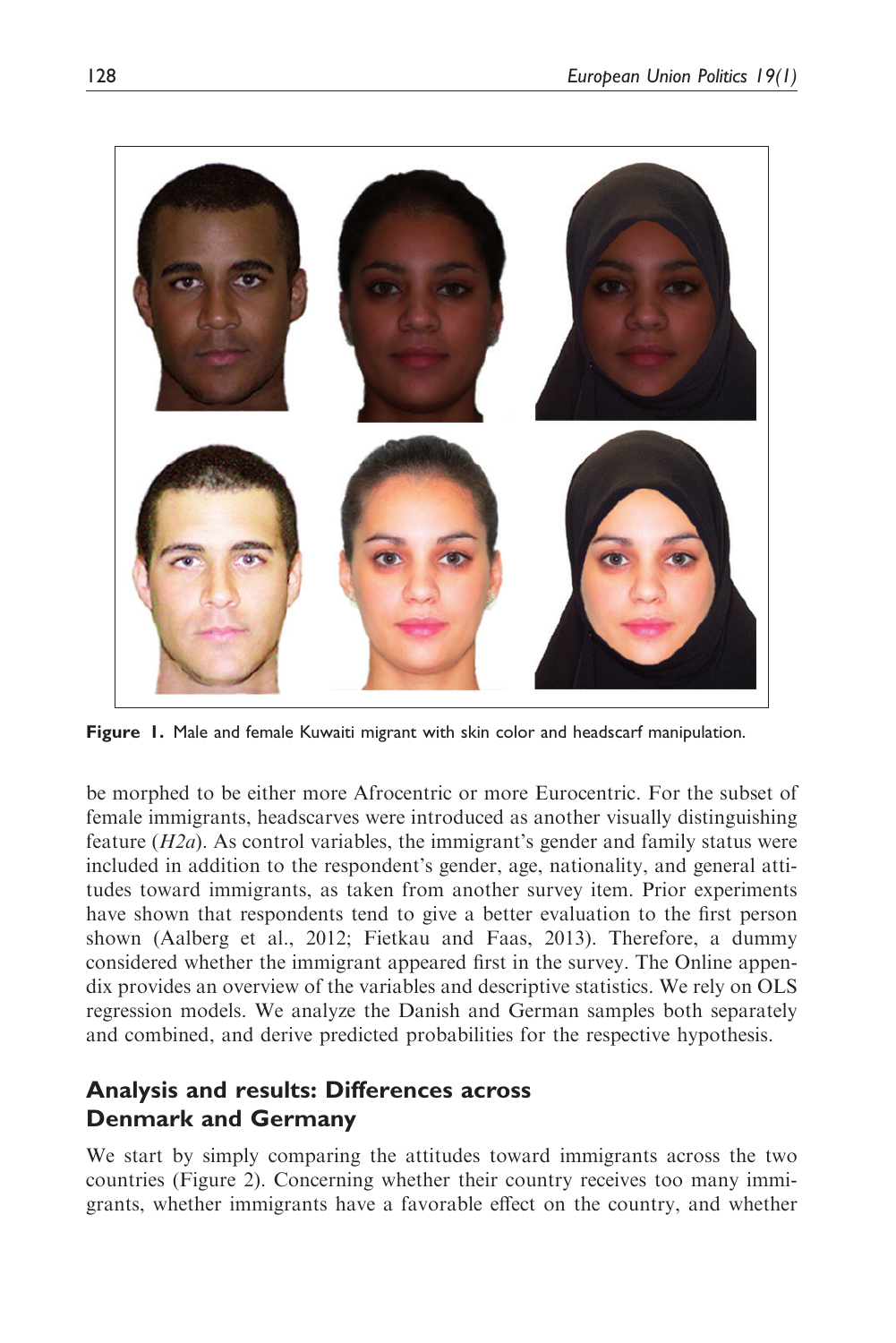

**Figure 2.** Explicit survey items for measuring attitudes toward migrants in percentages. Note: N for Denmark 2588, 2667, and 2667; N for Germany 1649, 1748, and 1721. Don't know excluded. The means (measured 1 to 5) for Denmark are 3.5, 2.9, and 3.4 and for Germany are 3.4\*, 3.0,\*\*\* and 3.4.\*\* Statistically significant differences between means \*\*\* $p < 0.01$ , \*\* $p < 0.05$ , \* $p < 0.1$ .

immigrants come to the country to take advantage of government benefits, Danes and Germans show relatively similar attitudes.

However, on average, we observe Danes are significantly more skeptical toward immigrants than Germans, even though the actual mean difference between the two countries' respondents on all three items is small.

As hypothesized above, we expected that the immigrants' education and qualifications are a strong predictor of a respondent's attitude. That is, we expected that the respondents would be more willing to accept immigrants with strong rather than weak educational qualifications, because citizens view newcomers with strong educational qualifications to make a more direct contribution to the national economy and society in general.

Table 1 presents the first results from the survey experiment. We simply regress the experiment's various treatments on the respondent's attitude toward the shown immigrant. The attitude is an index ranging from 0 to 1 from the two questions following the picture of the immigrant, that is should the immigrant have a work permit and should the immigrant have citizenship? Both questions had three options: 'approve', 'reject', and 'can't say' ('can't say/don't know' excluded). See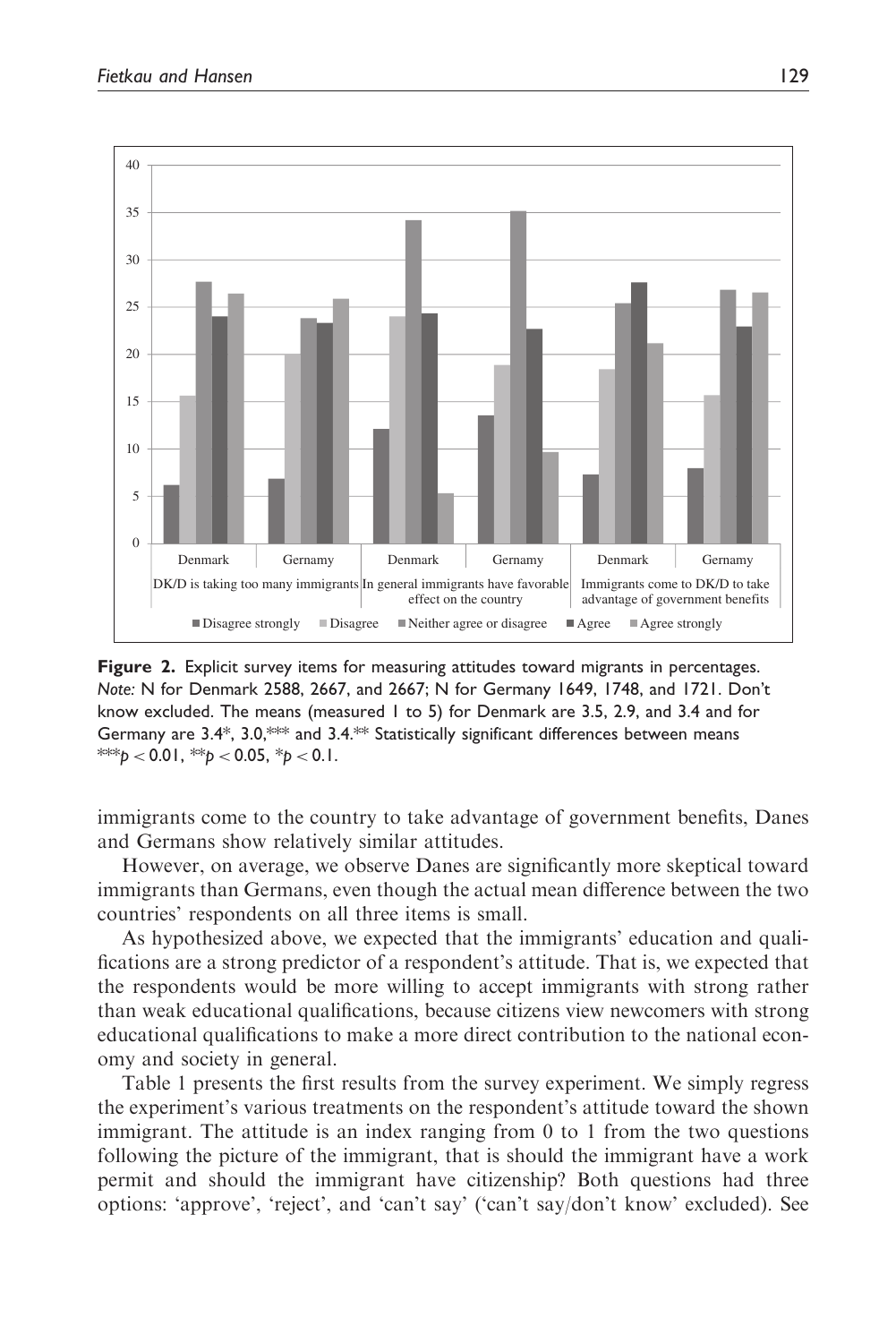|                                          | Denmark   | Germany   | Denmark and<br>Germany | Denmark and<br>Germany with<br>interaction |
|------------------------------------------|-----------|-----------|------------------------|--------------------------------------------|
| High education (ref. low edu.)           | $0.26***$ | $0.16***$ | $0.22***$              | $0.16***$                                  |
|                                          | (0.02)    | (0.02)    | (0.01)                 | (0.02)                                     |
| Dark skin (ref. brighter skin)           | $-0.02$   | $-0.00$   | $-0.02$                | $-0.02$                                    |
|                                          | (0.02)    | (0.02)    | (0.01)                 | (0.01)                                     |
| Headscarf (ref. no scarf)                | $-0.04$   | $-0.08**$ | $-0.06***$             | $-0.06***$                                 |
|                                          | (0.02)    | (0.03)    | (0.02)                 | (0.02)                                     |
| Female (ref. male)                       | $-0.02$   | $-0.03$   | $-0.02$                | $-0.02$                                    |
|                                          | (0.02)    | (0.03)    | (0.02)                 | (0.02)                                     |
| Wanting to bring family (ref. no family) | $-0.02$   | $-0.03$   | $-0.02$                | $-0.02$                                    |
|                                          | (0.02)    | (0.02)    | (0.01)                 | (0.01)                                     |
| First immigrant shown in experiment      | $0.10***$ | $0.07***$ | $0.09***$              | $0.09***$                                  |
|                                          | (0.02)    | (0.02)    | (0.01)                 | (0.01)                                     |
| Denmark (ref. Germany)                   |           |           | $-0.08***$             | $-0.14***$                                 |
|                                          |           |           | (0.01)                 | (0.02)                                     |
| Education * Denmark (interaction)        |           |           |                        | $0.11***$                                  |
|                                          |           |           |                        | (0.03)                                     |
| Constant                                 | $0.42***$ | $0.58***$ | $0.53***$              | $0.57***$                                  |
|                                          | (0.02)    | (0.03)    | (0.02)                 | (0.02)                                     |
| $R^2$                                    | 0.09      | 0.04      | 0.07                   | 0.08                                       |
| N                                        | 2719      | 1764      | 4483                   | 4483                                       |

Table 1. Attitude toward immigration (0–1 index), two-way interaction.

OLS regressions, Unstandardized coefficients. (Standard errors are clustered at the individual level).  $*_p$  < 0.05,  $^{***}$ p < 0.01,  $^{***}$ p < 0.001.

also Note 2 for the full phrasing of the items used for the dependent variable. The various treatment (independent) variables are all dummy variables coded as 0 or 1.

The first two columns show the results for Denmark and Germany separately. As a group, Danes and Germans preferred immigrants with a strong educational background over less educated immigrants. Furthermore, we observe that the effect is stronger in Denmark than in Germany, which is confirmed not only by the positive interaction between immigrants' education and the respondents' nationality in the combined model with the interaction (column three), but also simply by comparing the coefficients for education in the first two models. This finding confirms hypothesis 1a, which states that highly skilled immigrants are preferred over less-skilled immigrants and that the larger the welfare state is (as is the case for Denmark compared to Germany), the more protectionist the citizens become, given that citizens are inclined to believe that immigration will threaten the sustainability of the welfare state. Because an interpretation of the interaction effects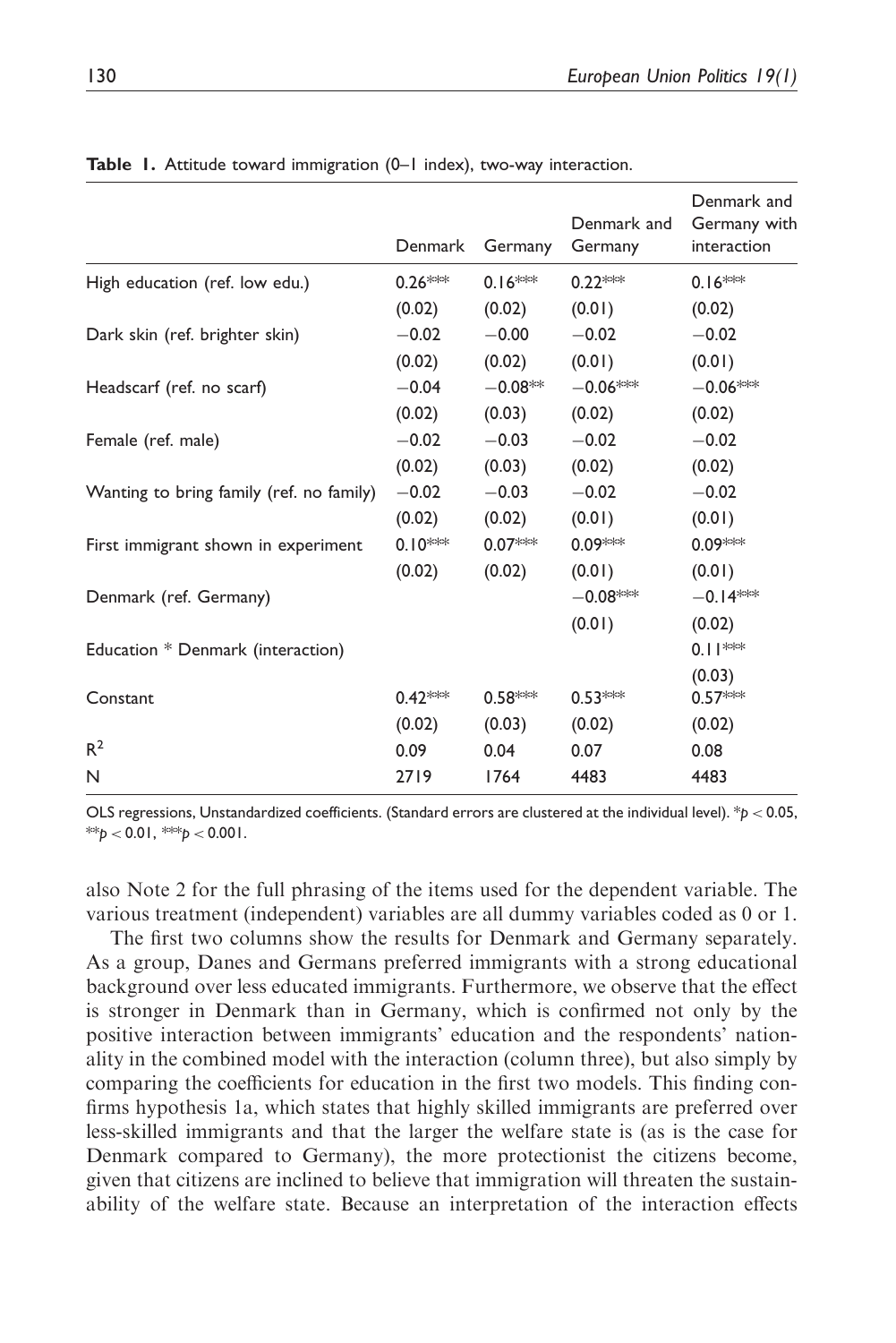

Figure 3. Attitudes to low- and high-skilled immigrants (H1a). Predicted probabilities.

is difficult, we also present the interaction from the final model (column four) in Table 1 with the predicted probabilities in Figure 3.

In Figure 3, we observe that a stronger skepticism toward less educated immigrants in Denmark (and weaker skepticism in Germany) especially drives the difference between Denmark and Germany, whereas there is no statistically significant difference between Danes' and Germans' attitude toward immigration regarding highly educated immigrants. This difference between Danes and Germans also makes sense because less educated immigrants would be more inclined to exploit various welfare state services compared to highly educated immigrants. Additionally, as the welfare state increases, this fear becomes more relevant.

Table 1 also suggests that the respondents are more positive toward the first shown immigrant compared to the second. This finding could indicate that both Danes and Germans are more positive toward the first 'arriving' immigrant but become more skeptical as more immigrants 'arrive'. We control for this effect so that it does not contaminate our main finding. Table 1 also shows that, if the immigrant is wearing a headscarf, Germans are consequently less inclined to give that person a work permit and citizenship. However, we find no effect for Danes (we return to this issue below). There is no effect of skin color in either Denmark or Germany, regardless of whether the immigrants are bringing a family or the immigrant's gender.

To verify our initial findings, we also include a set of respondent characteristics as control variables in the first column in Table 2. As shown in model 1, the initial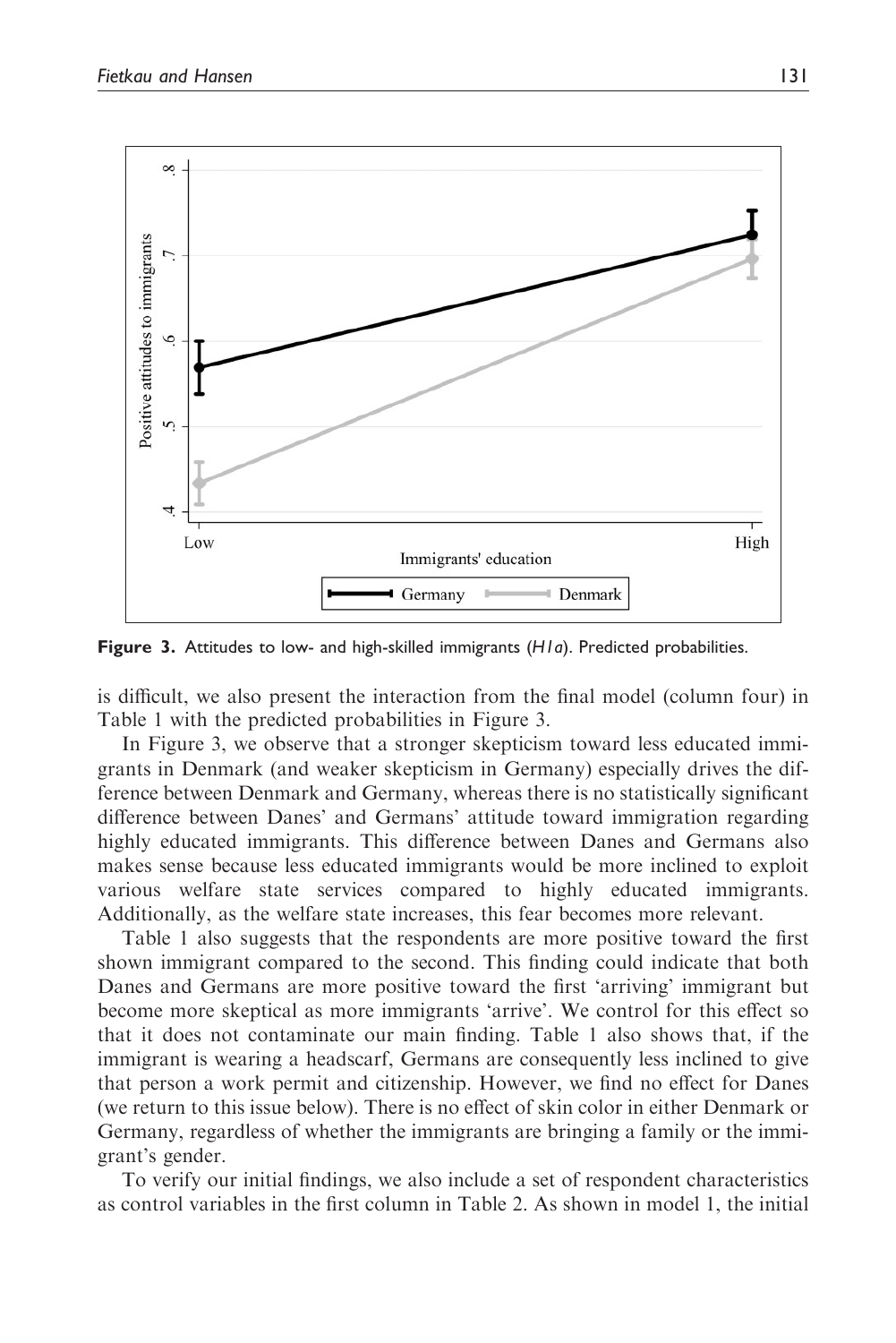|                                             | Denmark and<br>Germany<br>with SES | Denmark and<br>Germany with<br>education<br>interaction<br>and SES | Denmark and<br>Germany with<br>headscarf<br>interaction<br>and SES | Denmark and<br>Germany with<br>skin color<br>interaction<br>and SES |
|---------------------------------------------|------------------------------------|--------------------------------------------------------------------|--------------------------------------------------------------------|---------------------------------------------------------------------|
| High education<br>(ref. low edu.)           | $0.21***$                          | $0.13***$                                                          | $0.21***$                                                          | $0.21***$                                                           |
|                                             | (0.01)                             | (0.03)                                                             | (0.01)                                                             | (0.01)                                                              |
| Dark skin (ref. brighter<br>skin)           | $-0.01$                            | $-0.01$                                                            | $-0.01$                                                            | 0.01                                                                |
|                                             | (0.01)                             | (0.01)                                                             | (0.01)                                                             | (0.01)                                                              |
| Headscarf (ref. no scarf)                   | $-0.06***$                         | $-0.06***$                                                         | $-0.09**$                                                          | $-0.06***$                                                          |
|                                             | (0.02)                             | (0.02)                                                             | (0.03)                                                             | (0.02)                                                              |
| Female (ref. male)                          | $-0.02$                            | $-0.02$                                                            | $-0.02$                                                            | $-0.02$                                                             |
|                                             | (0.01)                             | (0.01)                                                             | (0.01)                                                             | (0.01)                                                              |
| Wanting to bring family<br>(ref. no family) | $-0.03*$                           | $-0.03*$                                                           | $-0.03*$                                                           | $-0.03*$                                                            |
|                                             | (0.01)                             | (0.01)                                                             | (0.01)                                                             | (0.01)                                                              |
| First immigrant shown in<br>experiment      | $0.08***$                          | $0.08***$                                                          | $0.08***$                                                          | $0.08***$                                                           |
|                                             | (0.01)                             | (0.01)                                                             | (0.01)                                                             | (0.01)                                                              |
| Resp. female                                | 0.00                               | 0.00                                                               | 0.00                                                               | 0.00                                                                |
|                                             | (0.01)                             | (0.01)                                                             | (0.01)                                                             | (0.01)                                                              |
| Resp. age in 10-year<br>intervals           | $-0.01***$                         | $-0.01***$                                                         | $-0.01***$                                                         | $-0.01***$                                                          |
|                                             | (0.00)                             | (0.00)                                                             | (0.00)                                                             | (0.00)                                                              |
| Resp. highest completed<br>education        | $0.03*$                            | 0.01                                                               | 0.01                                                               | 0.03                                                                |
|                                             | (0.01)                             | (0.01)                                                             | (0.01)                                                             | (0.01)                                                              |
| Resp. general attitude<br>toward immigrants | $0.87***$                          | $0.87***$                                                          | $0.87***$                                                          | $0.87***$                                                           |
|                                             | (0.02)                             | (0.02)                                                             | (0.02)                                                             | (0.02)                                                              |
| Resp. nationality (Denmark)                 | $-0.09***$                         | $-0.15***$                                                         | $-0.10***$                                                         | $-0.09***$                                                          |
|                                             | (0.01)                             | (0.03)                                                             | (0.02)                                                             | (0.03)                                                              |
| Three-way interaction                       | no                                 | yes                                                                | yes                                                                | yes                                                                 |
| Constant                                    | $0.25***$                          | 0.29***                                                            | $0.27***$                                                          | $0.24***$                                                           |
|                                             | (0.03)                             | (0.03)                                                             | (0.03)                                                             | (0.03)                                                              |
| $R^2$                                       | 0.27                               | 0.27                                                               | 0.27                                                               | 0.27                                                                |
| N                                           | 4483                               | 4483                                                               | 4483                                                               | 4483                                                                |

Table 2. Attitude toward immigration (0-1 index), three-way interaction.

OLS regression, Unstandardized coefficients. (Standard errors clustered at the individual level).  $*_p$  < 0.05,  $*$  $p$  < 0.01,  $*$  $p$  < 0.001. Socioeconomic status (SES).

finding in the first model without the controls holds even after considering the relatively strong effect of the respondents' general attitudes toward immigrants.<sup>4</sup> Hence, we can conclude that our initial findings are somewhat robust to this control.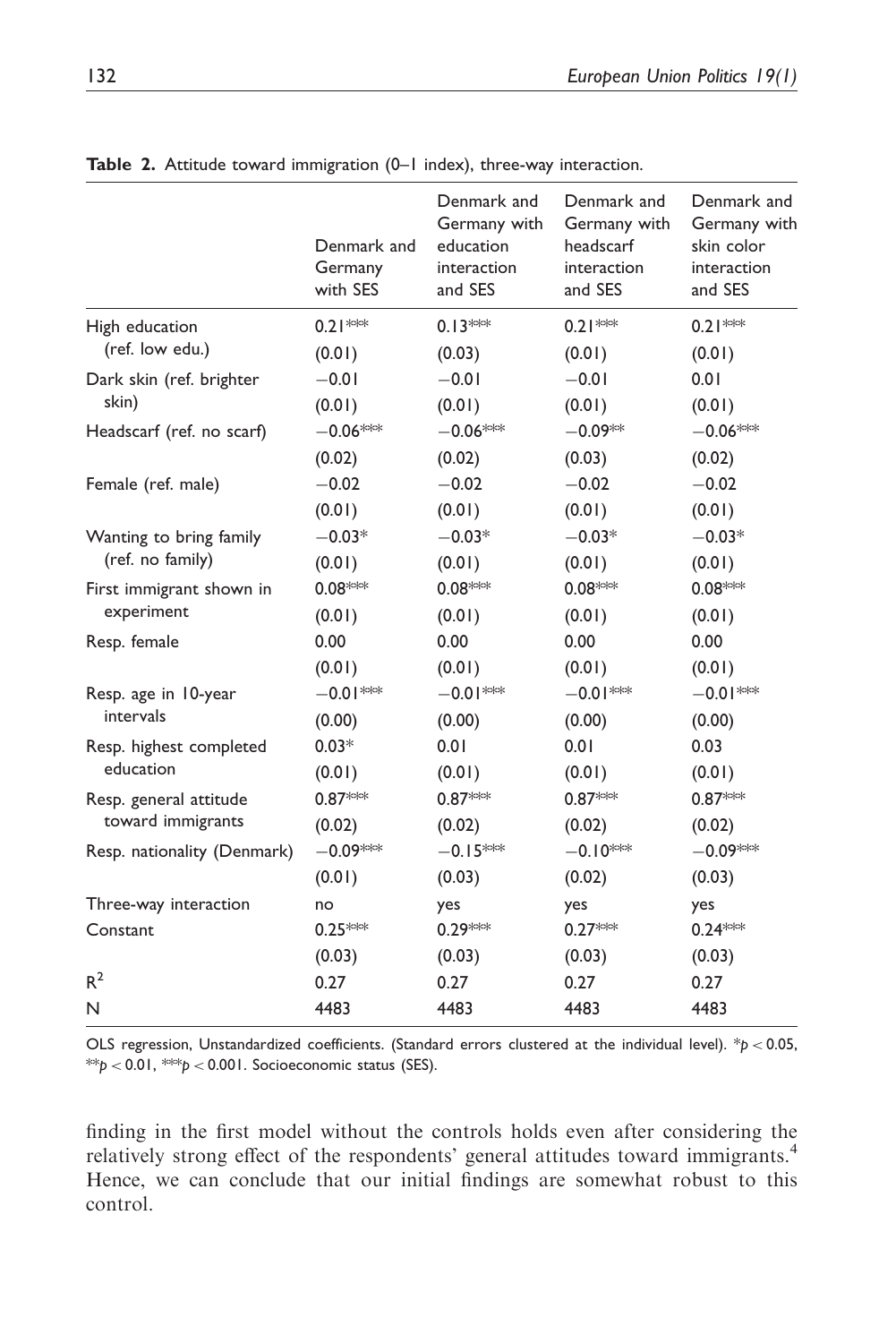



Note: The interaction model is based on model 2 in Table 2.

To test our other hypotheses, we rely on three different models that include different three-way interactions in Table 2. The interaction models are too large to be shown meaningfully in the table; thus, we rely on graphical presentation with the predicted probabilities based on the last three regressions in Table 2 (columns 2–4). The second model in Table 2 includes a full factorial three-way interaction between the respondents' nationality (Danish/German), the respondents' education (low/high), and the immigrants' education (low/high). This interaction allows us to investigate whether hypothesis 1b, which suggests that highly educated respondents prefer highly skilled immigrants to low-skilled immigrants, can find support in our data. We include the respondent's nationality in the interaction because previous analyses have shown that there are differences between the two nationalities.

The most notable finding in Figure 4 is that, compared to Germans, Danes are—regardless of their education—more skeptical toward low-skilled immigrants, confirming the result from Figure 4.

In both Denmark and Germany, there is a clear tendency for highly educated respondents to be more positive toward immigrants compared to low-educated respondents. The solid lines show this effect for both countries. Nevertheless, these differences are not significant—as illustrated by the overlapping confidence intervals between the solid and dotted lines.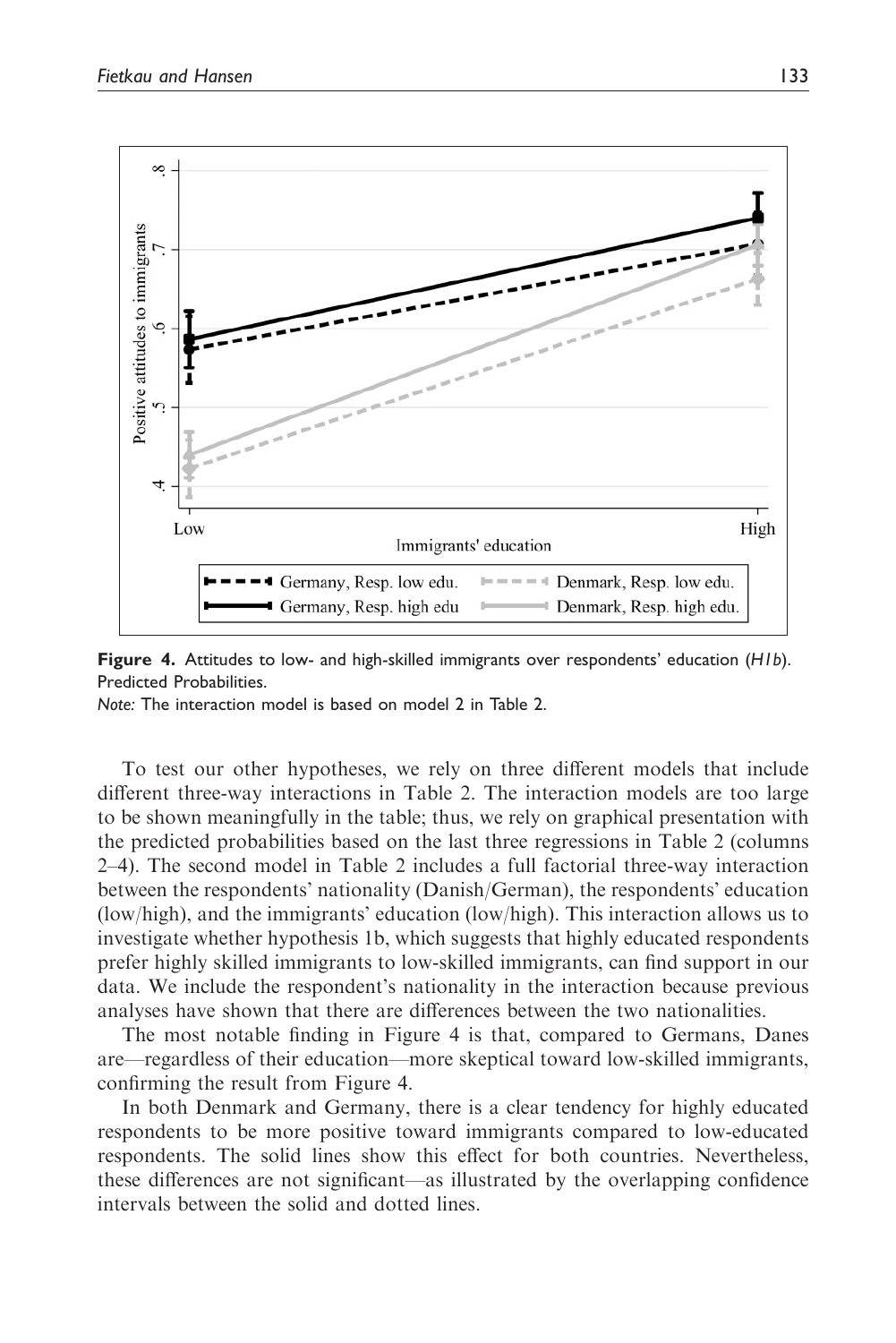Hypothesis 1b also stipulated that highly educated respondents prefer highly skilled over low-skilled immigrants. The analysis for both countries confirms this. Moreover, low-educated respondents prefer highly skilled immigrants in the two countries. Given that the lines for both countries are almost parallel, the figure also indicates that the effect of the respondents' educational level is similar in both countries.

Hypothesis 2a addresses the headscarf and skin color, which are cues for the culture, religion, and race of the immigrants. As observed from Table 1, the headscarf is significant only among Germans, not among Danes. That is, the headscarf affects Germans' attitudes toward immigrants negatively, but not Danes. Figure 5 tests this finding across the respondents' education and nationality under the headscarf condition and the skin color condition.

As shown in Figure 5(a), low-educated Danes respond the most to the headscarf, whereas highly educated Danes do not respond at all (the dotted line is steeper than the solid line for Danes). The headscarf condition affects the Germans regardless of the respondents' education, but this tendency fails to reach a significant level. In Figure 5(b), we also test this point with skin color and find no difference between educational groups.





Note: The interaction model is based on models 3 and 4 in Table 2.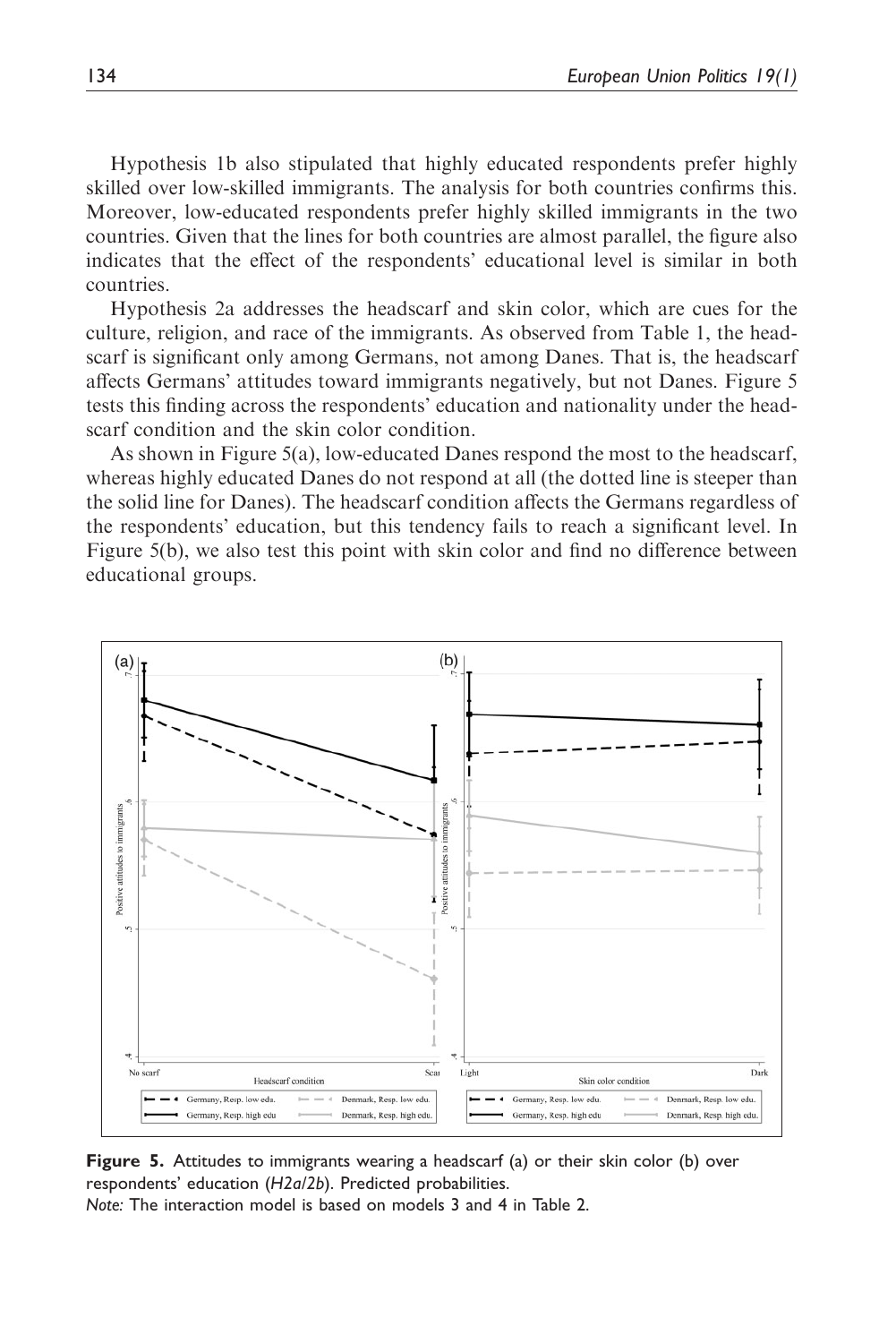In summary, in relation to hypothesis 2a, we observe from Table 1 that Germans respond negatively to the headscarf but, on average, Danes do not. However, in Figure 5, we observe that low-educated Danes significantly differ from the other groups concerning the headscarf by reacting sharply to the headscarf condition. That is, even Germans, react more strongly to the headscarf than Danes do, on average, the low-educated Danes respond even more strongly to this condition, whereas highly educated Danes do not respond at all. Hypothesis 2b finds support, given that highly educated respondents have more positive attitudes toward immigrants, particularly in the case of the headscarf condition.

# Conclusion

By applying an identical survey experiment on citizens' attitudes toward immigrants in Denmark and Germany, we can test the robustness with which the classical thesis of economic and cultural threats plays out in these different welfare state contexts. Our study shows that Germans generally have more positive attitudes toward immigrants than Danes. The difference between the countries is substantial. It corresponds to a threefold increase in Danes' education level in terms of the positive effect of education on positive attitudes toward immigrants.

Furthermore, in both countries, we discover that citizens are more skeptical toward low-skilled immigrants compared to highly skilled immigrants. Danes react more strongly to immigrants' educational and qualification background than do Germans. We argue that because of Denmark's larger welfare state and significantly larger social benefit spending, Danes are more afraid that immigration will pose a threat to their universal welfare system. Danes may perceive immigrants as exploiting welfare benefits more than natives and thus as bearing a high economic cost.

Highly educated citizens are generally more positive toward immigrants in both countries. That is, highly educated citizens are less inclined to perceive immigration as a threat. We explain this by the sociotropic behavior findings in electoral research and higher education's promotion of tolerance and cosmopolitanism. However, all citizens in both countries—regardless of their education—prefer highly skilled to low-skilled immigrants with visually distinguishing features (skin color and/or headscarf).

At first glance, Germans react more negatively to the religious symbol of the headscarf than do Danes, on average, though further analysis shows that loweducated Danes react the most strongly. This aligns consistently with the findings that the right-wing Danish People's Party, running on a skeptical immigration platform, has a stronghold among less educated Danes. The strong effect of the headscarf among less educated Danes shows that it plays a key role in this group's attitudes toward immigrants. We find no effect of skin color, that is neither Germans nor Danes respond to the racial threat implied by skin color.

We show a clear educational cleavage on attitudes toward immigrants in both countries; this cleavage suggests that across the two different countries this is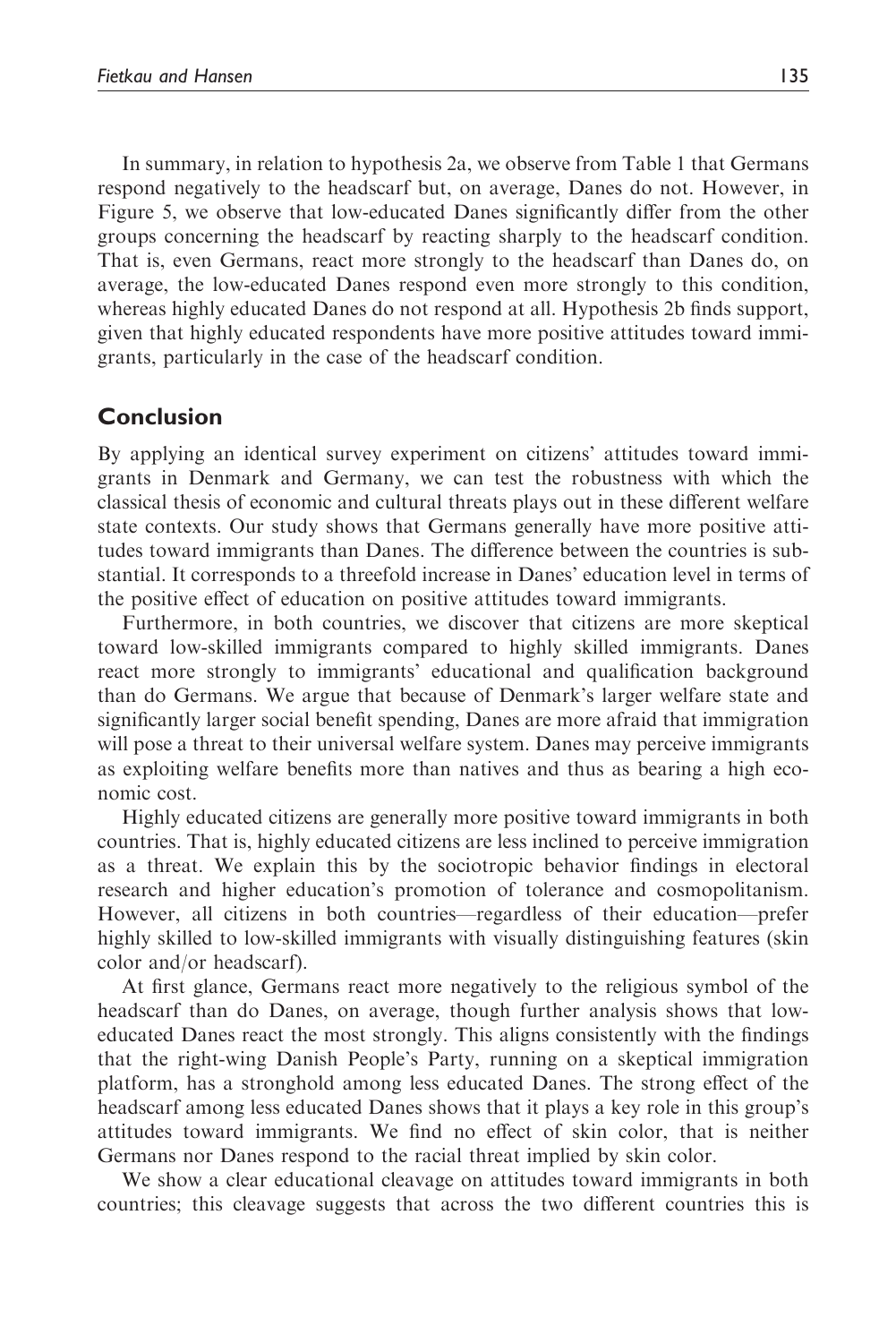consistent and robust. One method of further investigating this issue is to design studies that try to pinpoint which socialization mechanisms during the educational years drive this cleavage. Are specific types of education stronger predictors of positive attitudes toward immigrants than others? Additionally, how does this issue relate to the contact thesis? Do immigrants who surround you (e.g. neighborhood or workplace) affect your opinions of immigrants? The experimental research design shows a strong potential for establishing a causal relationship. However, the artificial situation of a survey experiment naturally challenges ecological validity, but considering the impossibility of conducting a field experiment on attitudes toward immigrations, the present design is a major step forward compared to traditional survey techniques.

The practical implications suggest that strong universal welfare states will face negative attitudes toward immigration as the burden of immigration increases. This skepticism will be strongest among the least educated.

### Acknowledgements

Thanks to the editors at EUP and the reviewers for the feedback. We also thank Shanto Iyengar, Nicholas Valentino, Thorsten Faas, Jesper Boldt Hansen, and Ugebrevet A4. Previous versions have been presented at MPSA 2013 in Chicago and research seminar at University of Copenhagen.

### Funding

The author(s) received no financial support for the research, authorship, and/or publication of this article.

#### Supplemental material

Supplementary material is available for this article online.

#### Notes

- 1. The first German Gastarbeiter program was with Italy 1955, followed by Spain 1960, Greece 1960, Turkey 1961, Morocco 1963, Portugal 1964, Tunisia 1965, and Yugoslavia 1968 (Oezcan, 2004).
- 2. See the Online appendix for a screenshot example.
- 3. The two questions were 'Do you think the person's application for work permission in Denmark/Germany should be accepted or rejected?' and 'Assuming Rashid Siddiqui/ Randa Sabi is coming to Denmark/Germany with a work permission and decides later to apply for Danish/German citizenship, do you think this application should be accepted or rejected?' The answer to the first question is unconditional to the second question.
- 4. The general attitude toward immigrants is based on the three items from Figure 2. The Cronbach's Alpha value for the three items is 0.73.

#### References

Aalberg T, Iyengar S and Messing S (2012) Who is a 'deserving' immigrant? An experimental study of norwegian attitudes. Scandinavian Political Studies 35(2): 97–116.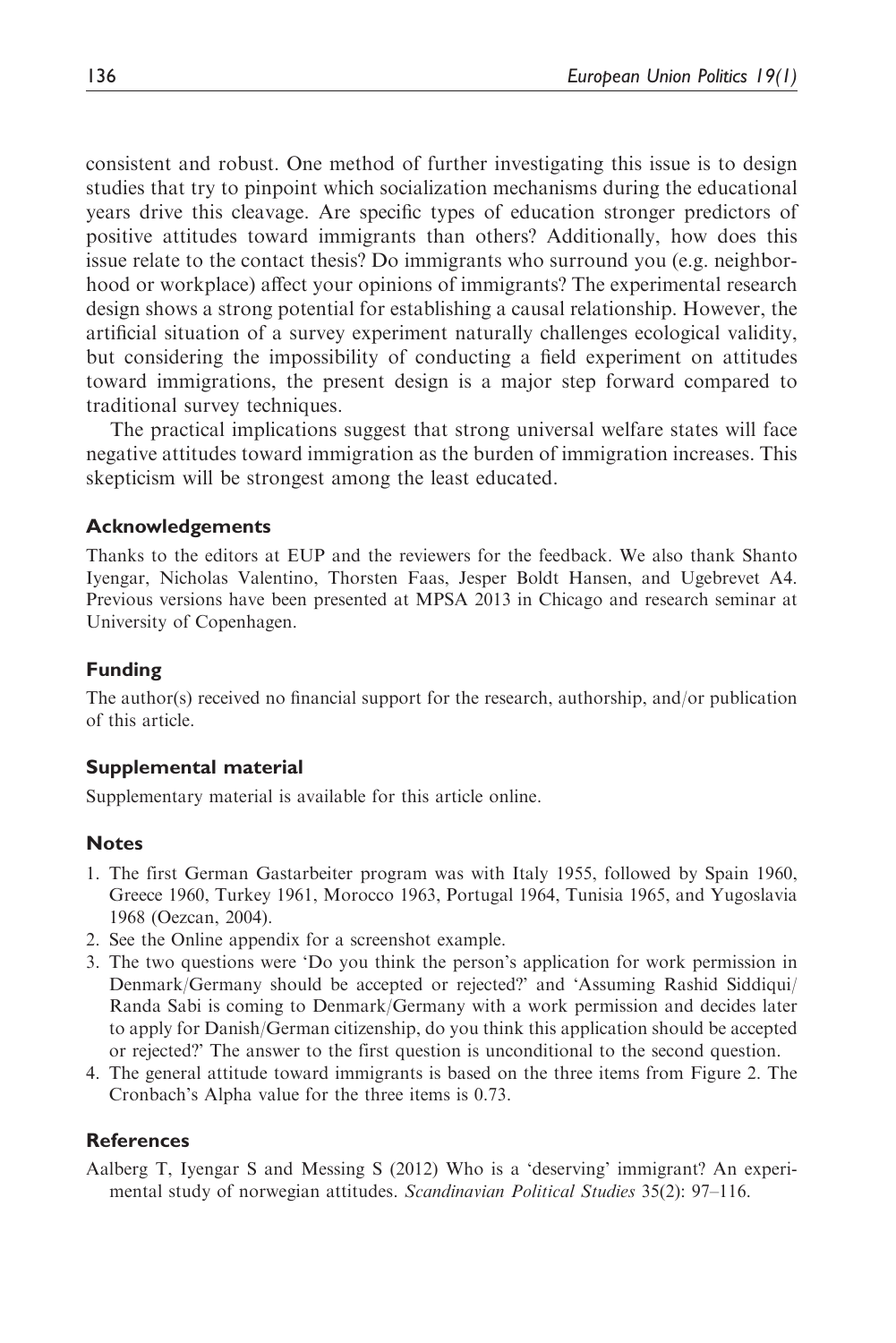- Bailenson JN, Iyengar S, Yee N, et al. (2008) Facial similarity between voters and candidates causes influence. Public Opinion Quarterly 72(5): 935–961.
- Bengtsson Å, Hansen KM, Harðarson Ó, et al. (2014) The Nordic Voter: Myths of Exceptionalism. Colchester: ECPR-Press.
- Bennett SE, Oldendick R, Tuchfarber AJ, et al. (1979) Education and mass belief systems: An extension and some new questions. Political Behavior 1(1): 53–72.
- Berghahn S and Rostock P (2009) Der Stoff, Aus Dem Konflikte Sind. Bielefeld: Transcript Verlag.
- Berinsky AJ (2004) Silent Voices: Public Opinion and Political Participation in America. Princeton, NJ: Princeton University Press.
- Bevelander P and Otterbeck J (2010) Young people's attitudes towards Muslims in Sweden. Ethnic and Racial Studies 33(3): 404–425.
- Borjas GJ (1999) Immigration and welfare magnets. Journal of Labor Economics 17(4): 607–637.
- Bourdieu P (1984) Distinction: A Social Critique of the Judgement of Taste. Cambridge, MA: Harvard University Press.
- Ceobanu AM and Escandell X (2010) Comparative analyses of public attitudes toward immigrants and immigration using multinational survey data: A review of theories and research. Annual Review of Sociology 36: 309–328.
- Chandler CR and Tsai YM (2001) Social factors influencing immigration attitudes: An analysis of data from the general social survey. The Social Science Journal 38(2): 177–188.
- Citrin J, Green DP, Muste C, et al. (1997) Public opinion toward immigration reform: The role of economic motivations. Journal of Politics 59(3): 858–881.
- Creighton M and Jamal A (2012) The social desirability of (in)tolerance toward Muslim immigrants in the United States: Results from a population-level list experiment. In: European population conference, Sweden, 13–16 June 2012, Stockholm.
- Dancygier R and Donnelly M (2013) Attitudes toward immigration in good times and bad. In: Bartels L and Bermeo N (eds) Mass Politics in Tough Times: Opinions, Votes and Protest in the Great Recession. Oxford: Oxford University Press, pp. 148-179.
- Dolezal M, Helbling M and Hutter S (2010) Debating Islam in Austria, Germany and Switzerland: Ethnic citizenship, church–state relations and right-wing populism. West European Politics 33(2): 171–190.
- Dustmann C and Preston I (2007) Racial and economic factors in attitudes to immigration. The B.E. Journal of Economic Analysis and Policy 7(1): 1–39.
- Esping-Andersen G (1990) The Three Worlds of Welfare Capitalism. Hoboken, NJ: John Wiley & Sons.
- Facchini G and Mayda AM (2009) Does the welfare state affect individual attitudes toward immigrants? Evidence across countries. Review of Economics and Statistics 91(2): 295–314.
- Fetzer JS (2000) Public Attitudes Toward Immigration in the United States, France, and Germany. Cambridge: Cambridge University Press.
- Fietkau S and Faas T (2013) Visual techniques in measuring attitudes towards migrants. In: EPSA annual general conference, Barcelona, 20–22 June 2013.
- Freeman GP (1986) Migration and the political economy of the welfare state. The Annals of the American Academy of Political and Social Science 485: 51–63.
- Freeman GP (1995) Modes of immigration politics in liberal democratic states. International Migration Review 29(4): 881–902.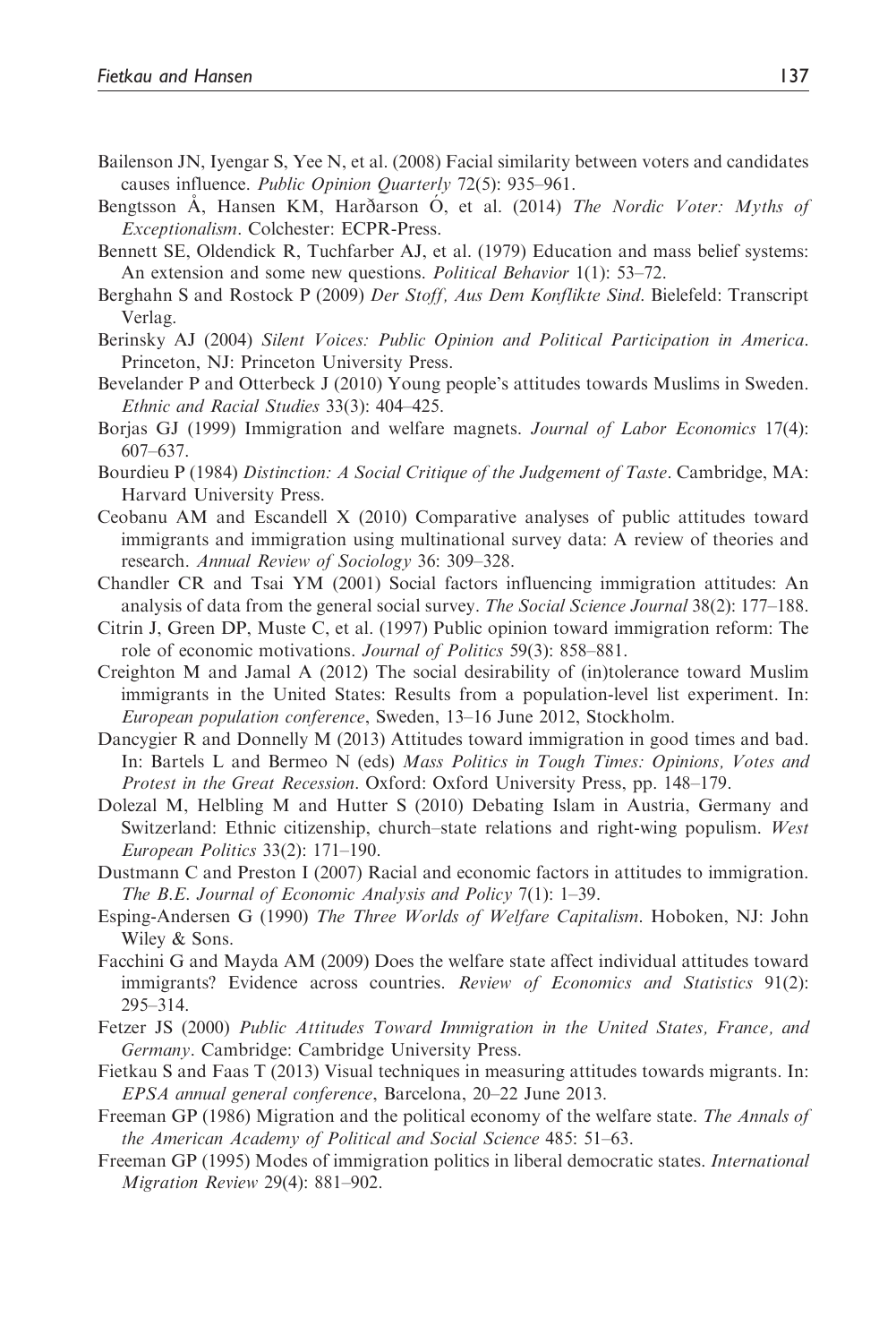- Geddes A (2003) Migration and the welfare state in Europe. The Political Quarterly 74(S1): 150–162.
- Grim BJ and Finke R (2006) International religion indexes: Government regulation, government favoritism, and social regulation of religion. Interdisciplinary Journal of Research on Religion 2: 1–40.
- Hadj-Abdou L, Rosenberger S, Saharso S, et al. (2011) The limits of populism: Accommodative headscarf policies in Austria, Denmark, and the Netherlands. In: Sauer B and Rosenberger S (eds) Politics, Religion and Gender Framing and Regulating the Veil. London: Routledge, pp. 132–149.
- Hainmueller J and Hiscox MJ (2007) Educated preferences: Explaining attitudes toward immigration in Europe. International Organization 61(2): 399–442.
- Hainmueller J and Hiscox MJ (2010) Attitudes toward highly skilled and low-skilled immigration: evidence from a survey experiment. American Political Science Review 104(1): 61–84.
- Hanson GH, Scheve K and Slaughter MJ (2005) Individual preferences over high-skilled immigration in the United States. In: Bhagwati J and Hanson G (eds) Skilled Immigration Today: Problems, Prospects, and Policies. Oxford: Oxford University Press, pp. 207–246.
- Harrell A, Soroka S, Iyengar S, et al. (2012) The impact of economic and cultural cues on support for immigration in Canada and the US. Canadian Journal of Political Science 45(3): 499–530.
- Helbling M (2014) Opposing Muslims and the Muslim headscarf in Western Europe. European Sociological Review 30(2): 242–257.
- Helbling M and Kriesi H (2014) Why citizens prefer high- over low-skilled immigrants: Labor market competition, welfare state and deservingness. European Sociological Review 30(5): 595–614.
- Hjorth F (2016) Who benefits? Welfare chauvinism and national stereotypes. European Union Politics 17(1): 3–24.
- Hopkins DJ (2010) Politicized places: Explaining where and when immigrants provoke local opposition. American Political Science Review 104(1): 40–60.
- Iyengar S, Jackman S, Messing S, et al. (2013) Do attitudes about immigration Predict willingness to admit individual immigrants? A cross-national test of the person-positivity bias'. Public Opinion Quarterly 77(3): 641–665.
- Kam CD (2007) Implicit attitudes, explicit choices: When subliminal priming predicts candidate preference. Political Behavior 29(3): 343–367.
- Kinder DR and Kiewiet DR (1981) Sociotropic politics: The American case. *British Journal* of Political Science 11(2): 129–161.
- Kinder DR and Sears DO (1981) Prejudice and politics: Symbolic racism versus racial threats to the good life. Journal of Personality and Social Psychology 40(3): 414–431.
- Kuklinski JH, Cobb MD and Gilens M (1997) Racial attitudes and the ''New South''. Journal of Politics 59(2): 323–349.
- Larsen KS, Krumov K, Le HV, et al. (2009) Threat perception and attitudes toward documented and undocumented immigrants in the United States: Framing the debate and conflict resolution. European Journal of Social Sciences 7(4): 115–134.
- Maddox KB and Gray SA (2002) Cognitive representations of Black Americans: Reexploring the role of skin tone. *Personality and Social Psychology Bulletin* 28(2): 250–259.
- Martens U, Leuthold H and Schweinberger SR (2010) Parallel processing in face perception. Journal of Experimental Psychology. Human Perception and Performance 36(1): 103–121.